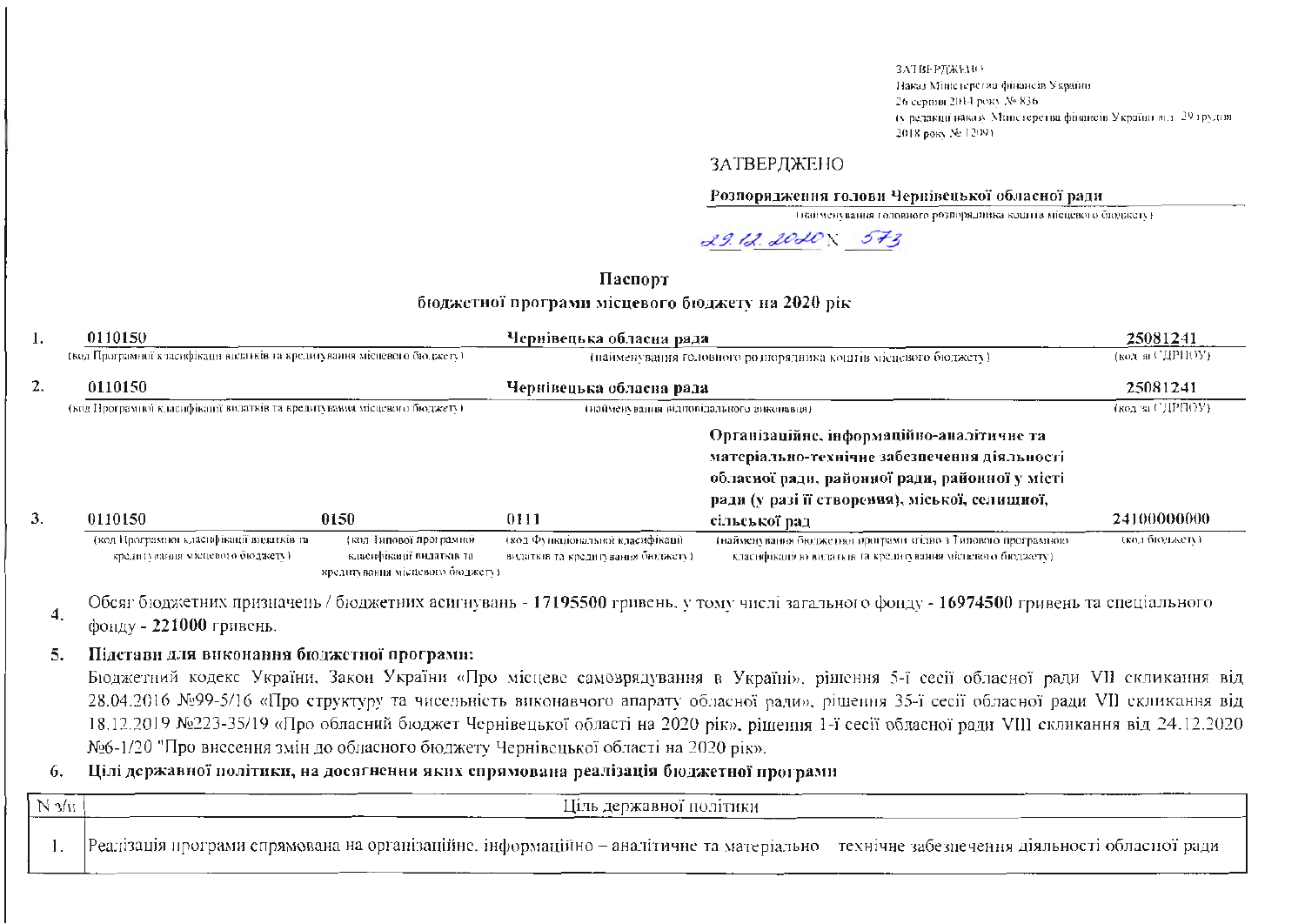### Мета бюджетної програми 7.

Організаційне, інформаційно - аналітичне та матеріально - технічне забезпечення діяльності обласної ради. Забезнечення роботи виконавчого апарату та депутатського корпусу обласної ради в інтересах територіальних громад сіл. селищ, міст області у межах новноважень, визначених Конституцією України та Законом України «Про місцеве самоврядування в Україні».

### 8. Завдання бюджетної програми

| NI<br>3/П | Завдання<br>---------------                                                     |
|-----------|---------------------------------------------------------------------------------|
|           | Забезпечення викопання наданих закоподавством повноважень<br>----<br>---<br>___ |

#### 9. Напрями використання бюджетних коштів

| N $3/\pi$ | Напрями використання бюджетних коштів                                            | Загальний фонд | Спеціальний фонд | Усього     |
|-----------|----------------------------------------------------------------------------------|----------------|------------------|------------|
|           |                                                                                  |                |                  |            |
|           | Забезпечення належного функціонування обласної Ради<br>та її виконавчого апарату | 16 974 500     |                  | 16 974 500 |
|           | Придбання предметів та обладнання довгострокового користування                   |                | 221 000          | 221 000    |
|           | Усього                                                                           | 16 974 500     | 221 000          | 17 195 500 |

## 10. Перелік місцевих / регіональних програм, що виконуються у складі бюджетної програми:

 $(\Gamma$ pH $)$ 

| N $3/\pi$ | Найменування місцевої / регіональної програми | Загальний фонд | Спеціальний фонд | Усього |
|-----------|-----------------------------------------------|----------------|------------------|--------|
|           |                                               |                |                  |        |
|           |                                               |                |                  |        |
|           | Усього<br>--------                            |                |                  |        |

 $(\text{rph})$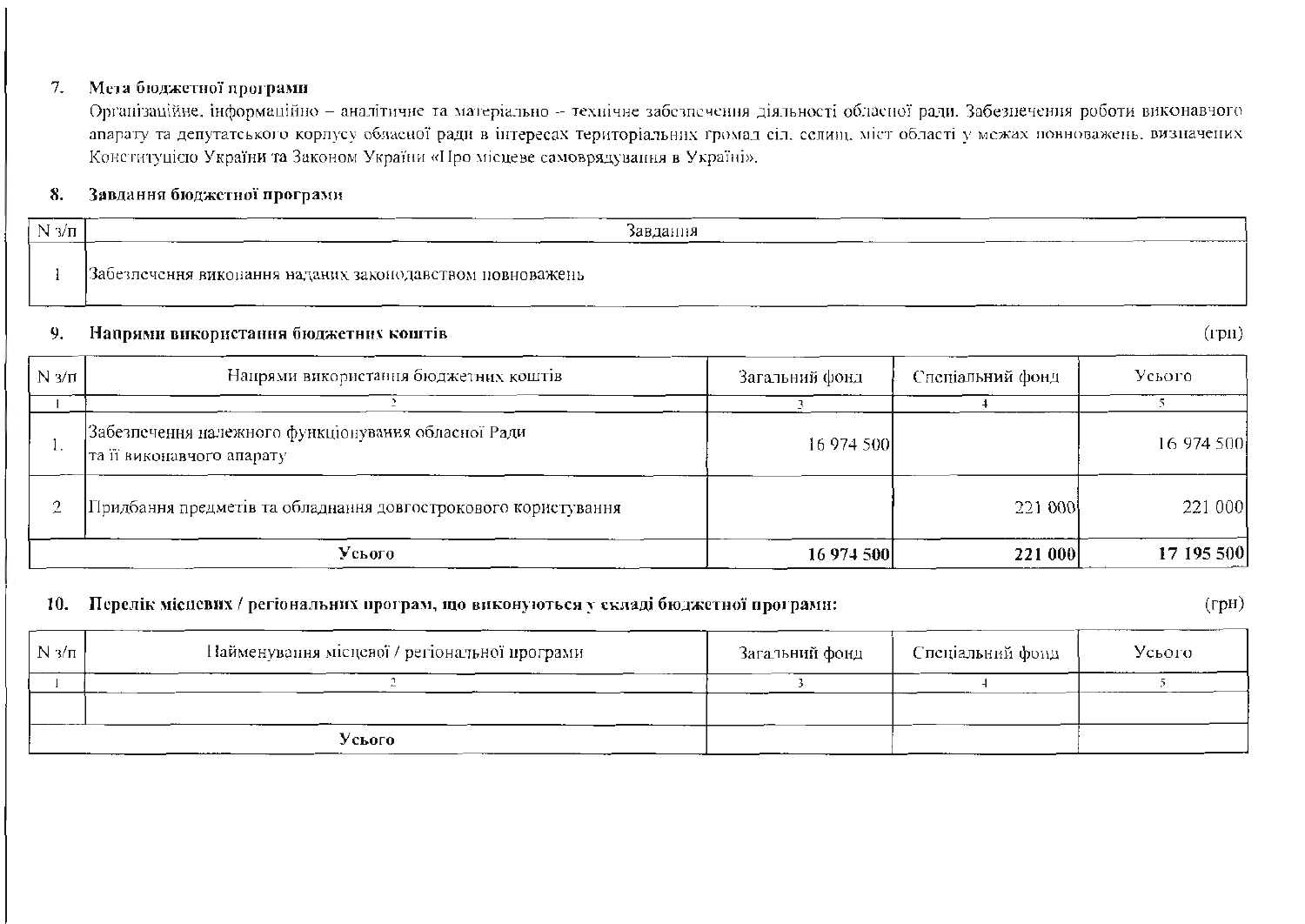# 11. Результативні показники бюджетної програми:

| $N \frac{3}{11}$                                                                                             | Показник                                                                     | Одиниця виміру | Джерело інформації             | Загальний фонд | Спеціальний фонд                              | Усього         |  |
|--------------------------------------------------------------------------------------------------------------|------------------------------------------------------------------------------|----------------|--------------------------------|----------------|-----------------------------------------------|----------------|--|
|                                                                                                              |                                                                              | 3              | $\overline{a}$                 | 5.             | $\mathfrak{h}$                                | $\overline{7}$ |  |
|                                                                                                              | затрат                                                                       |                |                                |                |                                               |                |  |
|                                                                                                              | кількість штатних одиниць                                                    | ΟД.            | штатний розпис                 | 54             |                                               | 54             |  |
| $\overline{2}$                                                                                               | продукту                                                                     |                |                                |                |                                               |                |  |
|                                                                                                              | кількість отриманих листів.<br>звернень, заяв, скарг                         | ΟД.            | журнал ресстрації              | 3300           |                                               | 3300           |  |
|                                                                                                              | кількість прийнятих<br>нормативно-правових актів                             | 0Д.            | журнал ресстраціїї             | 380            |                                               | 380            |  |
|                                                                                                              | Кількість придбаної техніки                                                  | OД.            | кошторис, договір,<br>накладна |                | 12                                            | 12             |  |
| $\mathbf{3}$                                                                                                 | ефективності                                                                 |                |                                |                |                                               |                |  |
|                                                                                                              | кількість виконаних листів.<br>звернень, заяв. скарг на<br>одного працівника | ΟД.            | розрахунково                   | 61             |                                               | 61             |  |
|                                                                                                              | кількість прийнятих<br>нормативно-правових актів<br>на одного працівника     | 0Д.            | розрахунково                   |                |                                               |                |  |
|                                                                                                              | витрати на утримання однієї<br>штатної одиниці                               | грн.           | розрахунково                   | 314340         |                                               | 314340         |  |
|                                                                                                              | середні витрати на<br>придбання однієї<br>одиниці техніки                    | грн.           | розрахунково                   |                | 18416                                         | 0              |  |
|                                                                                                              | Голова обласної ради<br>TAMEHT<br>ПОГОДЖЕНО:                                 |                | (підпис)                       |                | Олексій БОЙКО<br>(пипнали/ініціал, прізвище). |                |  |
| Директор департаменту фінансів обласржадміністрації<br>$(n \lambda n \mu c)$<br>2 Aqre goy du kemin<br>М. П. |                                                                              |                |                                |                | Анжела ДЯКОВА<br>(ініціали'ініціал, прізвище) |                |  |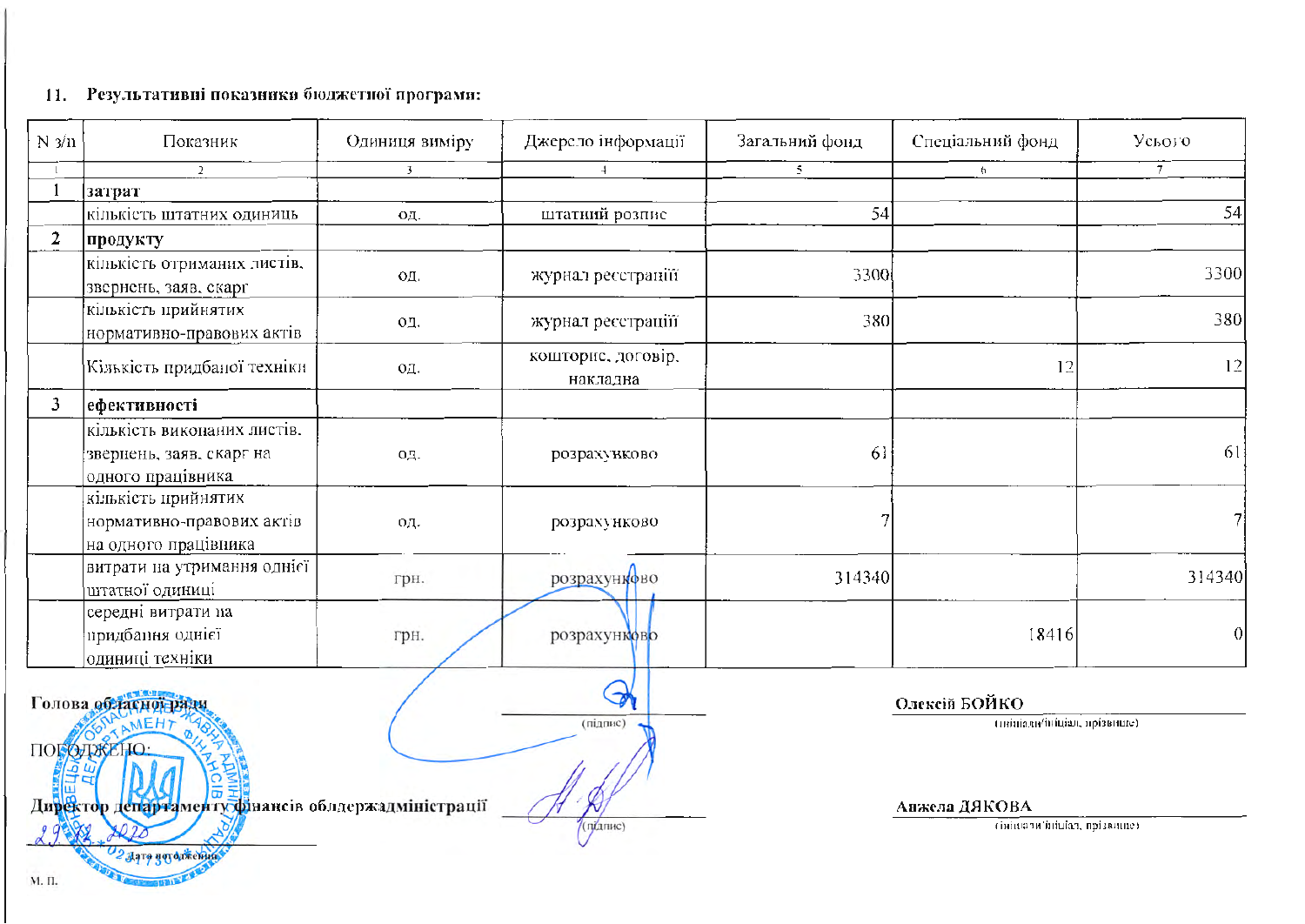# Порівняльна таблиця до Наспорта бюджетної програми місцевого бюджету на 2020 рік

|    | 0100000          | Чернівецька обласна рада                                                                           |
|----|------------------|----------------------------------------------------------------------------------------------------|
|    | (кол)            | - (найменувания головного розпорядника)                                                            |
|    | 0110000          | Чернівецька обласна рада                                                                           |
|    | (код)            | (найменування відповідального виконавця).                                                          |
|    |                  | Організаційне, інформаційно-аналітичне та матеріально-технічне забезпечення діяльності обласної    |
| 3. | 0110150<br>0111  | ради, районної ради, районної у місті ради (у разі її створення), міської, селищної, сільської рад |
|    | (KOKBK)<br>íкoл) | (найменування бюджетног програми).                                                                 |

### Напрями використання бюджетних коштів  $9.1$

|           | Напрями використання бюджетних коштів                                                    |                                                                                           | Загальний фонд          |                                      | Спеціальний фонд        |                                       | Усього                  |                                     |
|-----------|------------------------------------------------------------------------------------------|-------------------------------------------------------------------------------------------|-------------------------|--------------------------------------|-------------------------|---------------------------------------|-------------------------|-------------------------------------|
| $ N_3/n $ | затверджений наспорт                                                                     | проект паснорту у новій редакції                                                          | затверджений<br>паснорт | проект наспорту<br>у новий редакції. | затверджений<br>наспорт | проект наспорту<br>у повій редакції - | затверджений<br>наспорт | проект наспорту<br>у новій редакції |
|           | Забезпечення виконання наданих<br>законодавством повноважень                             | :Забезпечення<br>належного<br> функціонування обласної Ради-<br>та її виконавчого апарату | 16 576 000              | 16 974 500                           |                         |                                       | 16 576 000              | 16 974 500                          |
|           | Придбання <br>предметів<br>Tal<br><u>  обладнання</u><br>ДОВГОСТРОКОВОГО<br>користування | Придбання предметів та обладнання]<br>довгострокового користування                        |                         |                                      | 221 000                 | 221 000                               | 221 000                 | 221 000                             |
|           | Усього                                                                                   |                                                                                           | 16 576 000              | 16 974 500                           | 221 000                 | 221 000                               | 16 797 000              | 17 195 500                          |

На виконання рішення 1-ї сесії обласної ради VIII скликання від 24.12.2020 №6-1/20 "Про внесення змін до обласного бюджету Чернівсцької області на 2020 рік», внесені зміни в Паспорт бюджетної програми для забезпечення в повному обсязі нарахування всіх обов'язкових та стимулюючих виплат працівникам виконавчого апарату відновідно до Ностанови КМУ №268 від 09.03.2006 "Нро упорядкування структури та умов оплати праці працівників апарату органів викопавчої влади, органів прокуратури, судів та інших органів" із внесеними змінами, сплату в повному обсязі єдиного соціального внеску на оплату праці працівників відповідно до Закону України від 08.07.2010 р. № 2464 "Про збір та облік єдиного внеску на загальнообов'язкове державне соціальне страхування"

Начальник фінансового відділу головний бухгалтер

Тетяна ПАЛІЧУК

(пиніали/інініал, прізвище).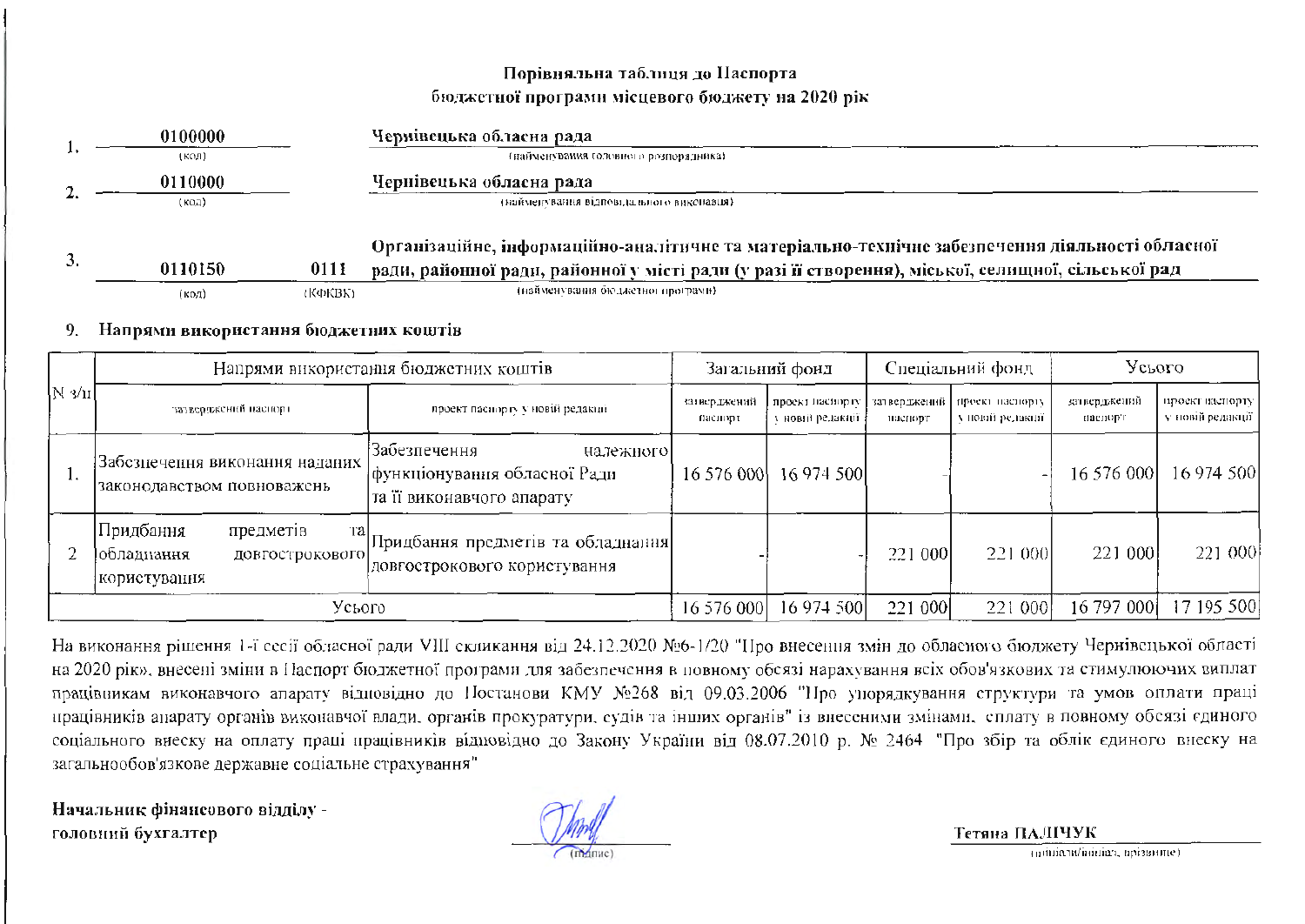**SATBEPIEKEHO** Наказ Минстерства фінансів Украини 26 серпня 2014 року № 836. гуредакий наказу Міністерства финисти Україтил від 29 трудня 2018 року № 1209).

### ЗАТВЕРДЖЕНО

### Розпорядження голови Чернівецької обласної ради

(найменування головного розпорядника коштів місцевого бюджету).

29.12.2020 N 573

## Паснорт бюджетної програми місцевого бюджету на 2020 рік

| 0110180<br>1. |                                                                              |                                                                                           | Чернівецька обласна рада                                               |                                                                                                                                | 25081241           |
|---------------|------------------------------------------------------------------------------|-------------------------------------------------------------------------------------------|------------------------------------------------------------------------|--------------------------------------------------------------------------------------------------------------------------------|--------------------|
|               | (код Програмної класифікації видатків та кредитування місцевого бюджету).    |                                                                                           |                                                                        | (найменування головного розпорядника коштів місцевого бюджету).                                                                | $($ код за СДРПОУ) |
| 2.            | 0110180                                                                      |                                                                                           | Чернівецька обласна рада                                               |                                                                                                                                | 25081241           |
|               | (код Програмної класифікації видатків та кредигування місцевого бюджету).    |                                                                                           | (найменувания відповідального виконавця)                               |                                                                                                                                | (код за СДРПОУ).   |
|               |                                                                              |                                                                                           |                                                                        | Інша діяльність у сфері державного                                                                                             |                    |
| 3.            | 0110180                                                                      | 0180                                                                                      | 0133                                                                   | управління                                                                                                                     | 24100000000        |
|               | (код Програмної класифікації видатків та-<br>кредитування місцевого бюджету) | (код Типової програмної<br>класифікації видатків та<br>кредитування місцевого<br>бюджету) | ткод Функциональної класифікаци-<br>видаткия за кредитування бюджету). | тнайменувания бюджетног програми згідно з Типовою-<br>програмною класификацию видаткив та кредитувания місцевого-<br>бюджету). | (кол бюджету).     |

Обсяг бюджетних призначень / бюджетних асигнувань - 853000 гривень, у тому числі загального фонду - 853000 гривень та спеціального фонду 4. - 0 гривень.

#### Підстави для виконация бюджетної програми: 5.

Бюджстний кодекс України, Закон України «Про місцеве самоврядування в Україні», рішення 17-ї сесії VII скликання від 14.11.2017 №197-17/17 «Про затвердження Регіональної програми із забезпечення повноважень щодо управління майном спільної власності територіальних громад сіл, селищ, міст області на 2018-2020 роки», рішення 4-ї сесії обласної ради VII скликання від 15.03.2016 № 28-4/16 «Про затвердження Регіональної програми забезпечення інформаційних потреб населення області, відзначення свят державного, регіонального, місцевого значення та здійснення представницьких, інших заходів на 2016-2020 роки», рішення 35-ї сесії обласної ради VII скликання від 18.12.2019 №223-35/19 «Про обласний бюджет Чернівецької області на 2020 рік», рішень 38-ї сесії обласної ради VII скликання від 06.08.2020 №40-38/20 «Про затвердження Регіональної програми фінансової підтримки обласного комунального підприємства "Центр комунального майна" на 2020-2024 роки», №65-38/20 «Про внесення змін до обласного бюджету Чернівецької області на 2020 рік», рішення 1-ї сесії обласної ради VIII скликання від 24.12.2020 №6-1/20 "Про внесення змін до обласного бюджету Чернівецької області на 2020 рік»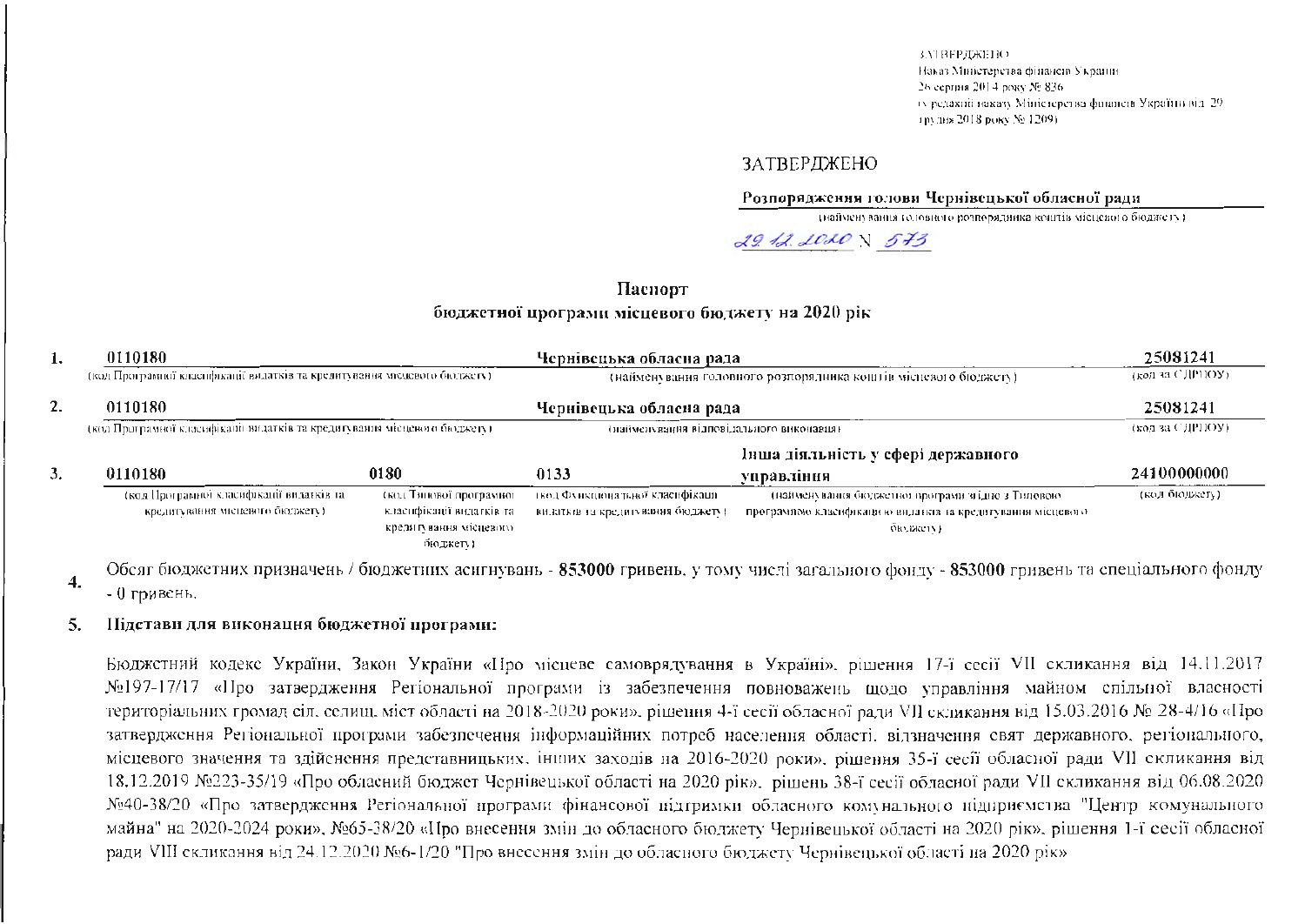### Цілі державної політики, на досягнення яких сирямована реалізація бюджетної програми 6.

| N $3/\pi$ | Ціль державної політики                                                                                                                                                                                                                                                                                                                                                                                                                                                                     |
|-----------|---------------------------------------------------------------------------------------------------------------------------------------------------------------------------------------------------------------------------------------------------------------------------------------------------------------------------------------------------------------------------------------------------------------------------------------------------------------------------------------------|
|           | Забезпечення громадянської злагоди, визнання внеску окремих громадян та трудових колективів у створення матеріальної та духовної культури<br>краю, підтримка активної життєвої позиції громадян області, професійної майстерності, соціальної активності жителів області, збереження<br>національних традицій і особливостей краю. формування серед мешканців області позитивної оцінки державницького курсу та забезпечення<br>тромадської підтримки засад державної внутрішньої політики. |
|           | Забезпечения повноважень щодо управління майном спільної власності територіальних громад сіл, селищ, міст області у, відповідно до<br>Конституції України та Закону України «Про місцеве самоврядування в Україні».                                                                                                                                                                                                                                                                         |
|           | Забезнечення всебічного розвитку і вдосконалення використання об`сктів нерухомого майна спільної власності територіальних громад сіл.<br>селищ, міст області,                                                                                                                                                                                                                                                                                                                               |

### $7.$ Мета бюджетної програми

Залучення громадськості до реалізації відзначення свят державного, регіонального, місцевого значення, пам'ятних дат. історичних подій. Консолідація суспільства, утвердження принципів патріотизму та гідності, виховання поваги і любові до рідного краю, держави, формування громадської думки, спрямованої на вілстоювання державницьких позицій.

Забезпечення стабільного надходження доходів до обласного бюджету від користування майном спільної власності що буде досягатись шляхом забезнечення повноважень обласної ради щодо управління майном спільної власності територіальних громад сіл, селищ, міст області, яке с частиною матеріальної і фінансової основи місцевого самоврядування.

Вирішення комплексу завдань, спрямованих на збереження об'єктів комунальної власності, які передаються на баланс Центру, забезпечення належного утримання об'єктів обласної комунальної власності, підтримки в належному стані мереж теплопостачання, електропостачання, водопостачання та водовідведения, газопостачання, забезнечення протипожсжної безпеки та охорони приміщень відповідно до вимог правил техніки безпеки, пожежної безпеки, охорони праці.

### 8. Завдання бюджетної програми

| $N_3/n$ | Завдання                                                                                                                                                                                                  |
|---------|-----------------------------------------------------------------------------------------------------------------------------------------------------------------------------------------------------------|
|         | Організація та проведення заходів з відзначення державних, регіональних та професійних свят, ювілейних, пам'ятних та знаменних дат,<br>заохочення за заслуги, здійснення представницьких та інших заходів |
|         | Забезпечення виконання повноважень щодо управління майном спільної власності територіальних громад сіл. селищ. міст області                                                                               |
|         | Забезпечения всебічного розвитку і вдосконалення використання об'єктів нерухомого майна спільної власності територіальних громад сіл.<br>селищ, міст області                                              |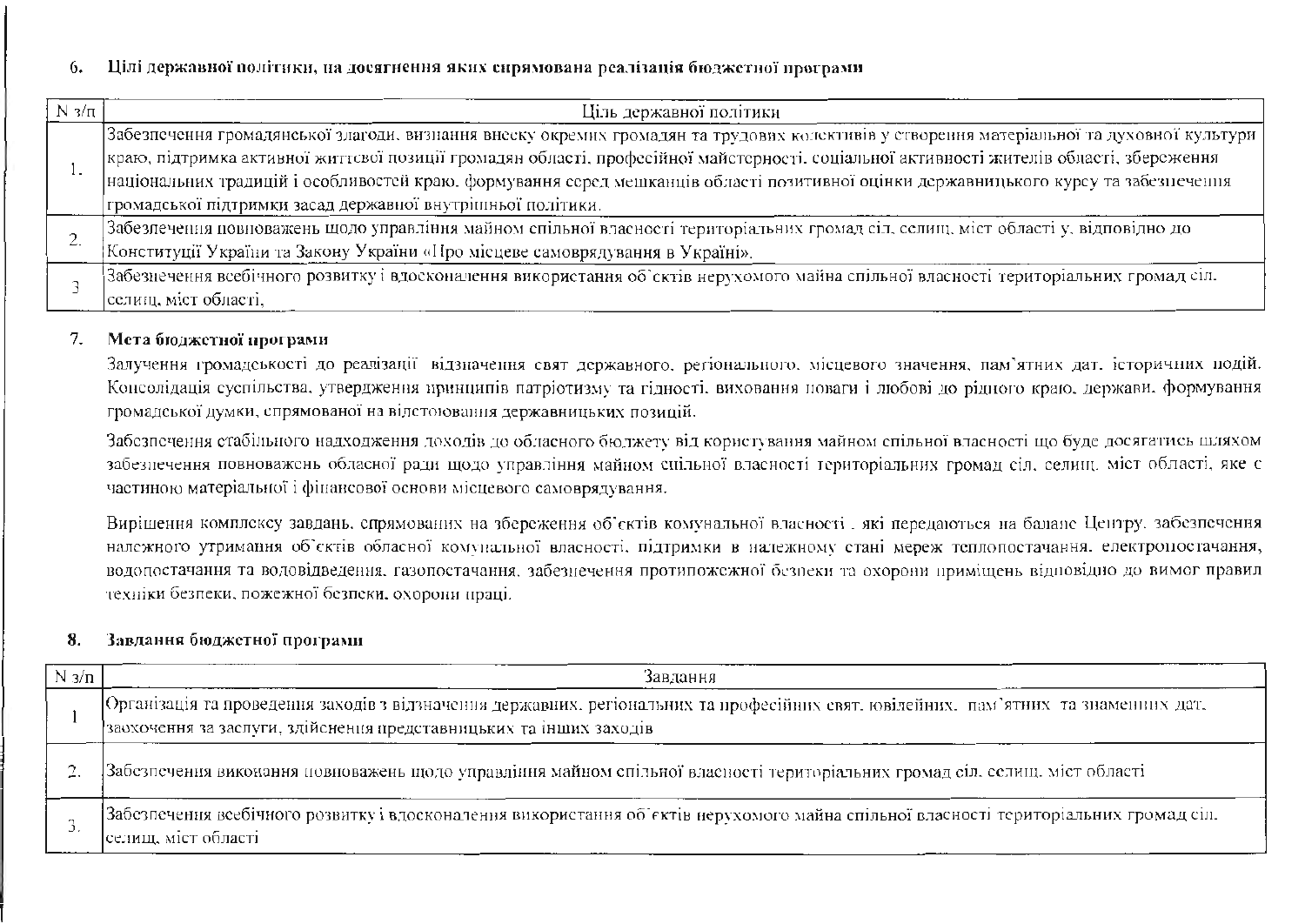#### Напрями використання бюджетних коштів 9.

| $N_3/n$ | Напрями використання бюджетних коштів                                                                                                                                                                                                                                                          | Загальний фонд | Спеціальний фонд | Усього  |
|---------|------------------------------------------------------------------------------------------------------------------------------------------------------------------------------------------------------------------------------------------------------------------------------------------------|----------------|------------------|---------|
|         |                                                                                                                                                                                                                                                                                                |                |                  |         |
|         | Організація та проведення заходів з<br>відзначення свят<br>державного,<br>регіонального та місцевого значення, заохочення за заслуги, здійснення<br>представницьких та інших заходів                                                                                                           | 301 000        |                  | 301 000 |
|         | Забезпечення ефективності використання майна спільної<br>власності<br>територіальних громад сіл, селищ, міст Чернівецької області                                                                                                                                                              | 152 000        |                  | 152 000 |
| 3.      | Забезпечення охорони, зберсження в належному стані, утримання та <br>обслуговування будівель та споруд. збереження технічного обладнання.<br>устаткування та інщого майна об'єктів обласної комунальної власності<br>переданих на баланс Центр відновідно до рішень Чернівецької обласної ради | 400 000        |                  | 400 000 |
|         | Усього                                                                                                                                                                                                                                                                                         | 853 000        |                  | 853 000 |

### Перелік місцевих / регіональних програм, що виконуються у складі бюджетної програми: 10.

Найменування місцевої / регіональної програми Спеціальний фонд Усього  $N_3/\pi$ Загальний фонд ╦  $\overline{\mathcal{R}}$  $\mathbf{1}$  $\overline{4}$ |<br>|Регіональна програма забезпечення інформаційних потреб населення області, відзначення свят державного, регіонального, місцевого значення та здійснення 301 000 301 000  $\mathbf{1}$ . представницьких, інших заходів на 2016-2020 роки Регіональна програма із забезпечення повноважень щодо управління майном спільної власності територіальних громад сіл, селищ, міст області на 2018-152 000 152 000  $\overline{2}$ . 2020 роки Регіональна програма фінансової підтримки обласного комунального  $\overline{3}$ . 400 000 400 000 підприємства "Центр комунального майна" на 2020-2024 роки Усього 853 000 853 000

 $(\Gamma)$ <sup>H</sup>)

 $(\Gamma$ p $\overline{H})$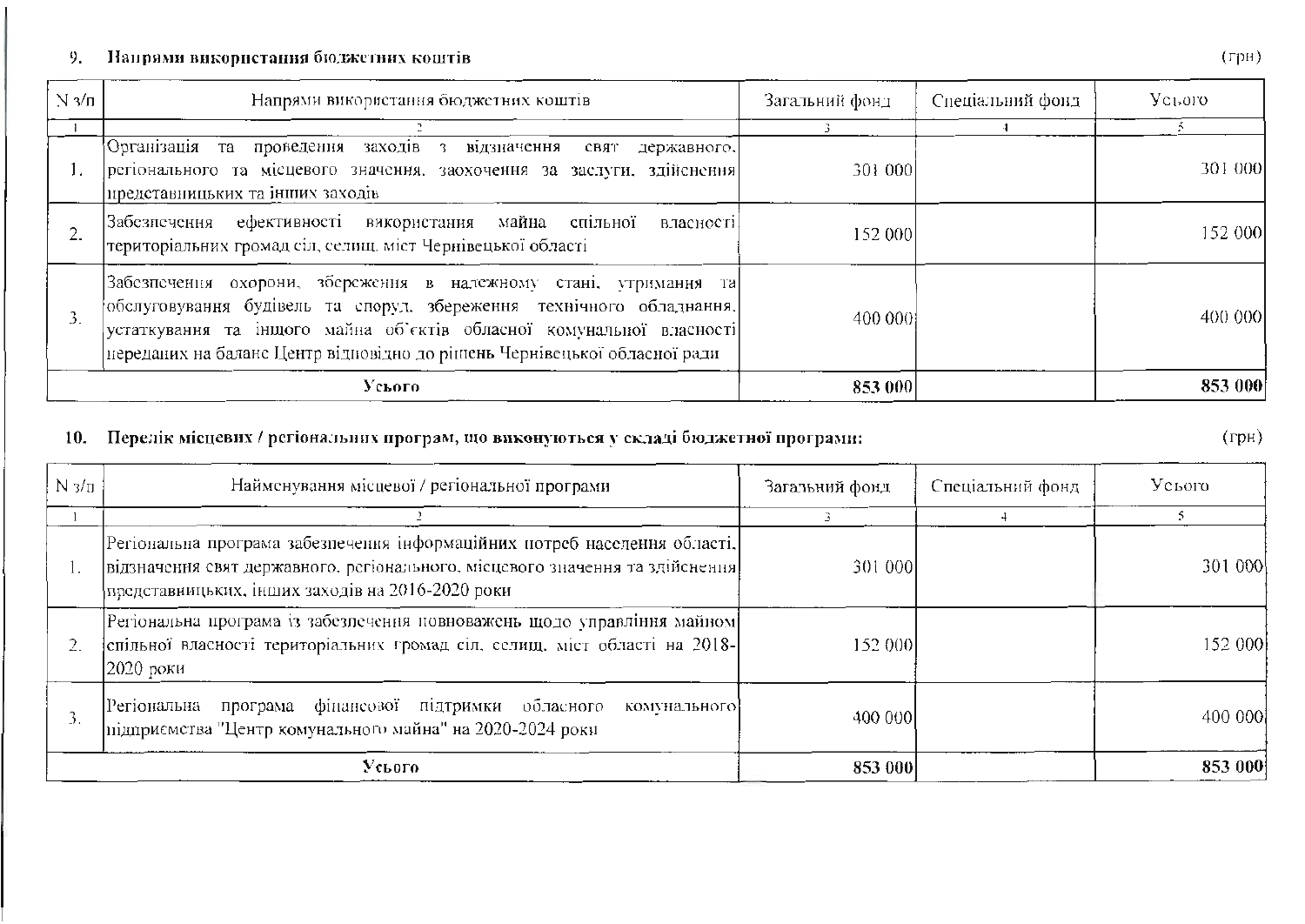# 11. Результативні показники бюджетної програми:

| $N_3/\pi$      | Показник                                                                                                                                                                                                   | Одиниця виміру | Джерело інформації | Загальний фонд      | Спеціальний фонд | Усього          |
|----------------|------------------------------------------------------------------------------------------------------------------------------------------------------------------------------------------------------------|----------------|--------------------|---------------------|------------------|-----------------|
| $\mathbf{I}$   | P.                                                                                                                                                                                                         | -3             |                    | $\bar{\mathcal{D}}$ | $f_{\lambda}$    | $7\overline{ }$ |
|                | Регіональна програма забезпечення інформаційних потреб населення області, відзначення свят державного, регіонального, місцевого<br>значення та здійснення представницьких, інших заходів на 2016-2020 роки |                |                    |                     |                  |                 |
|                | затрат                                                                                                                                                                                                     |                |                    |                     |                  |                 |
|                | Обсяг видатків на організацію<br>та проведення заходів з<br>відзначення свят                                                                                                                               | грн.           | кошторис           | 301 000             |                  | 301 000         |
| $\overline{2}$ | продукту                                                                                                                                                                                                   |                |                    |                     |                  |                 |
|                | Кількість заходів                                                                                                                                                                                          | 0Д.            | розрахунково       | 262                 |                  | 262             |
| 3              | ефективності                                                                                                                                                                                               |                |                    |                     |                  |                 |
|                | Середні витрати на проведення<br>l заходу                                                                                                                                                                  | грн.           | розрахунково       | 1150                |                  | 1150            |
| $\overline{4}$ | якості                                                                                                                                                                                                     |                |                    |                     |                  |                 |
|                | Динаміка кількості заходів<br>порівняно з попереднім роком                                                                                                                                                 | $\frac{0}{0}$  | розрахунково       | 100                 |                  | 100             |
|                | Регіональна програма із забезпечення повноважень щодо управління майном спільної власності територіальних громад сіл, селищ, міст<br>області на 2018-2020 роки                                             |                |                    |                     |                  |                 |
| $\mathbf{1}$   | затрат                                                                                                                                                                                                     |                |                    |                     |                  |                 |
|                | Забезпечення<br>виконання<br>управління<br>повноважень<br>щодо<br>спільної<br>майном<br>власності<br>територіальних громад сіл. селищ.<br>міст області                                                     | грн.           | кошторие           | 152 000             |                  | 152000          |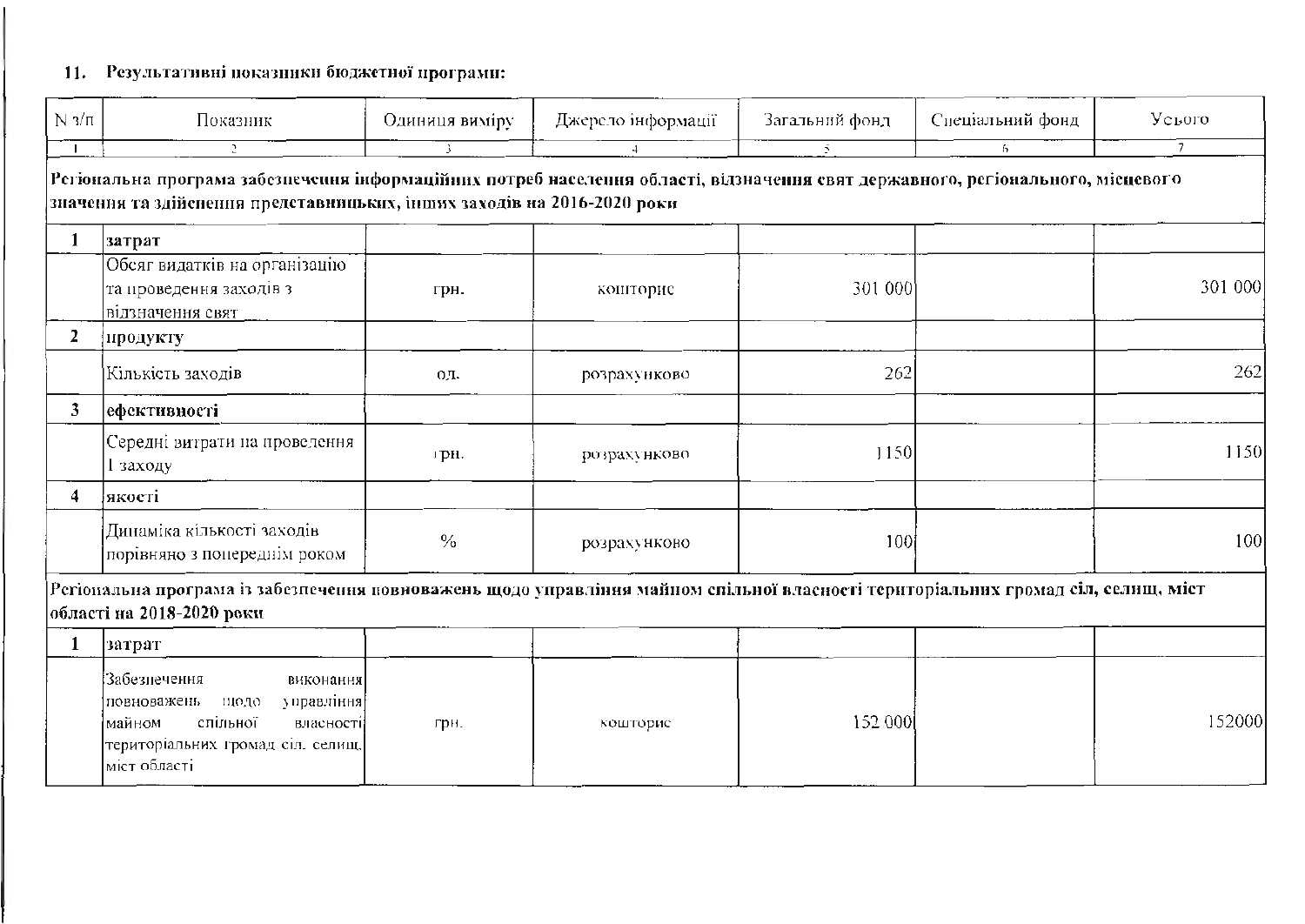| $\mathbf{2}$   | продукту                                                                                                                                    |      |              |          |                  |
|----------------|---------------------------------------------------------------------------------------------------------------------------------------------|------|--------------|----------|------------------|
|                | Кількість виготовлених звітів про<br>оцінку<br>ринкової]<br>незалежну<br>вартості об'єктів оренди<br>Ta<br>приватизації                     | oд.  | звітність    | 8        | 8                |
|                | Кількість проведених робіт із<br>рецензування звітів з оцінки майна<br>спільної власності територіальних<br>громад сіл, селищ, міст області | OA.  | звітність    | 8        | 8                |
|                | Кількість витягів з Державного<br>ресстру речових прав на нерухоме<br>майно про ресстрацію права<br>власності на земсльні ділянки           | OД.  | звітність    | $\theta$ |                  |
|                | Кількість проведених робіт з<br>поточної інвентаризації об'єктів<br>спільної власності територіальних<br>громад сіл. селищ, міст області    | OД.  | звітність    | $\Omega$ | 0                |
|                | Кількість витягів з Державного<br>реєстру речових прав на нерухоме<br>майно про ресстрацію права<br>власності                               | ΟД.  | звітність    | 0        | 0                |
|                | Кількість справ направлених до<br> суду                                                                                                     | 0Д.  | звітність    | 11       | 11               |
| 3              | ефективності                                                                                                                                |      |              |          |                  |
|                | Середні витрати на одиницю<br>продукту                                                                                                      | грн. | розрахунково | 5 6 3 0  | 5 6 3 0          |
| 4 <sup>1</sup> | якості                                                                                                                                      |      |              |          |                  |
|                | Забезнечения надходжень до<br>загального фонду обласного<br>бюджету від оренди нерухомого<br>майна спільної власності                       | $\%$ | розрахунково | 100      | 100 <sub>1</sub> |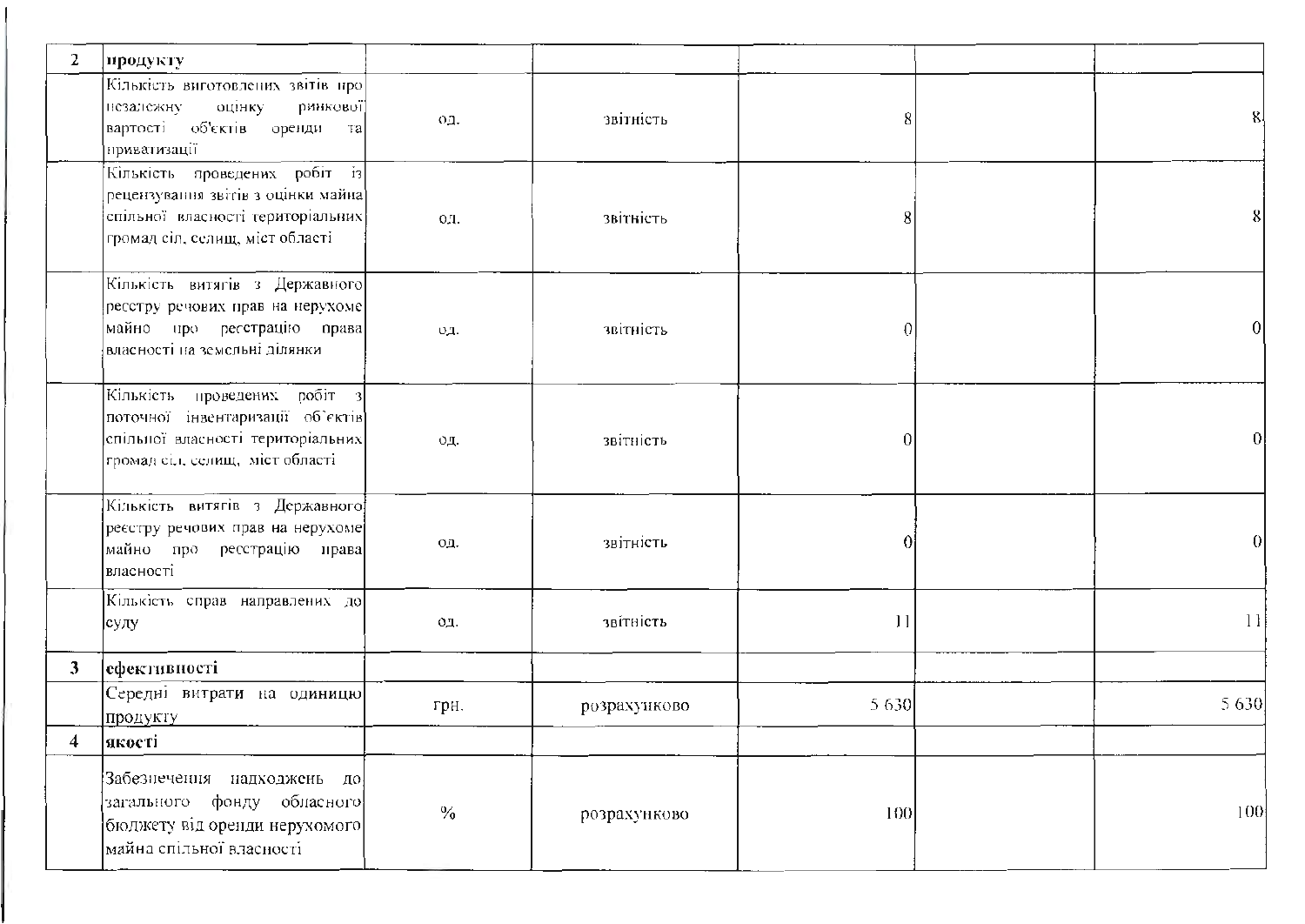|   | Регіональна програма фінансової підтримки обласного комунального підприємства "Центр комунального майна" на 2020-2024 роки |      |              |         |         |
|---|----------------------------------------------------------------------------------------------------------------------------|------|--------------|---------|---------|
|   | затрат                                                                                                                     |      |              |         |         |
|   | Обсяг видатків на виконання                                                                                                |      |              |         | 400 000 |
|   | завдань                                                                                                                    | грн. | кошторис     | 400 000 |         |
| 2 | продукту                                                                                                                   |      |              |         |         |
|   | Кількість об'єктів під охороною                                                                                            |      |              |         |         |
|   | (приміщення та прилеглі                                                                                                    | OД.  | звітність    |         |         |
|   | території)                                                                                                                 |      |              |         |         |
|   | Кількість виготовлених                                                                                                     |      |              |         |         |
|   | проектно- кошторисних                                                                                                      |      |              |         |         |
|   | документацій на проведення                                                                                                 | ΟД.  | звітність    |         |         |
|   | ремонтів приміщень                                                                                                         |      |              |         |         |
|   | Кількість проведених ремонтів                                                                                              |      |              |         |         |
|   | систем тепло, водо,                                                                                                        |      |              |         |         |
|   |                                                                                                                            | ΟД.  | звітність    |         |         |
|   | слектроностачання та                                                                                                       |      |              |         |         |
|   | <u>воловілвелення</u><br>Кількість проведених                                                                              |      |              |         |         |
|   |                                                                                                                            |      |              |         |         |
|   | протиножежних заходів,                                                                                                     | 0Д.  | звітність    |         |         |
|   | облаштування освітлення та                                                                                                 |      |              |         |         |
|   | відео спостереження                                                                                                        |      |              |         |         |
| 3 | <b>ефективності</b>                                                                                                        |      |              |         |         |
|   | Середні витрати на охорону                                                                                                 | грн. | розрахунково | 90 000  | 90 000  |
|   | одного об'єкта                                                                                                             |      |              |         |         |
|   | Середні витрати на проведсння                                                                                              |      |              |         |         |
|   | одного ремонту та                                                                                                          | грн. | розрахунково | 150 000 | 150 000 |
|   | виготовлення проектно-                                                                                                     |      |              |         |         |
|   | кошторисної документації                                                                                                   |      |              |         |         |
|   | Середні витрати на ремонт                                                                                                  |      |              |         |         |
|   | систем тепло, водо,                                                                                                        |      |              |         |         |
|   | електроностачания та                                                                                                       |      |              |         |         |
|   | водовідведення та оплату                                                                                                   | грн. | розрахунково | 103 000 | 103 000 |
|   | комунальних послуг по одному                                                                                               |      |              |         |         |
|   | oq, ekim                                                                                                                   |      |              |         |         |
|   | Середні витрати на проведення                                                                                              |      |              |         |         |
|   | протипожежних заходів.                                                                                                     |      |              |         |         |
|   | облантування освітлення та                                                                                                 | грн. | розрахунково | 57 000  | 57 000  |
|   | відео спостереження по одному                                                                                              |      |              |         |         |
|   |                                                                                                                            |      |              |         |         |
|   | <u>об'єкту</u>                                                                                                             |      |              |         |         |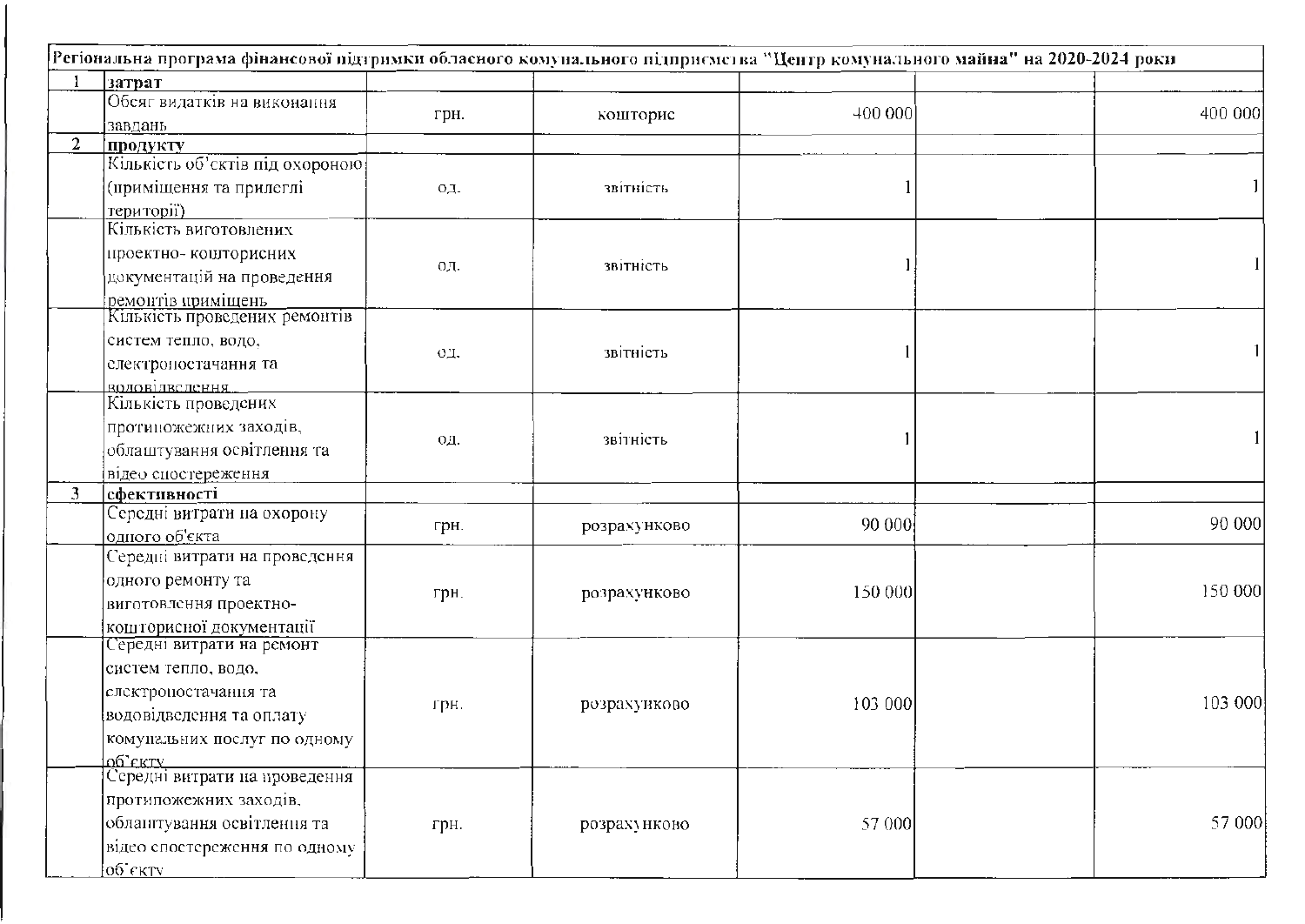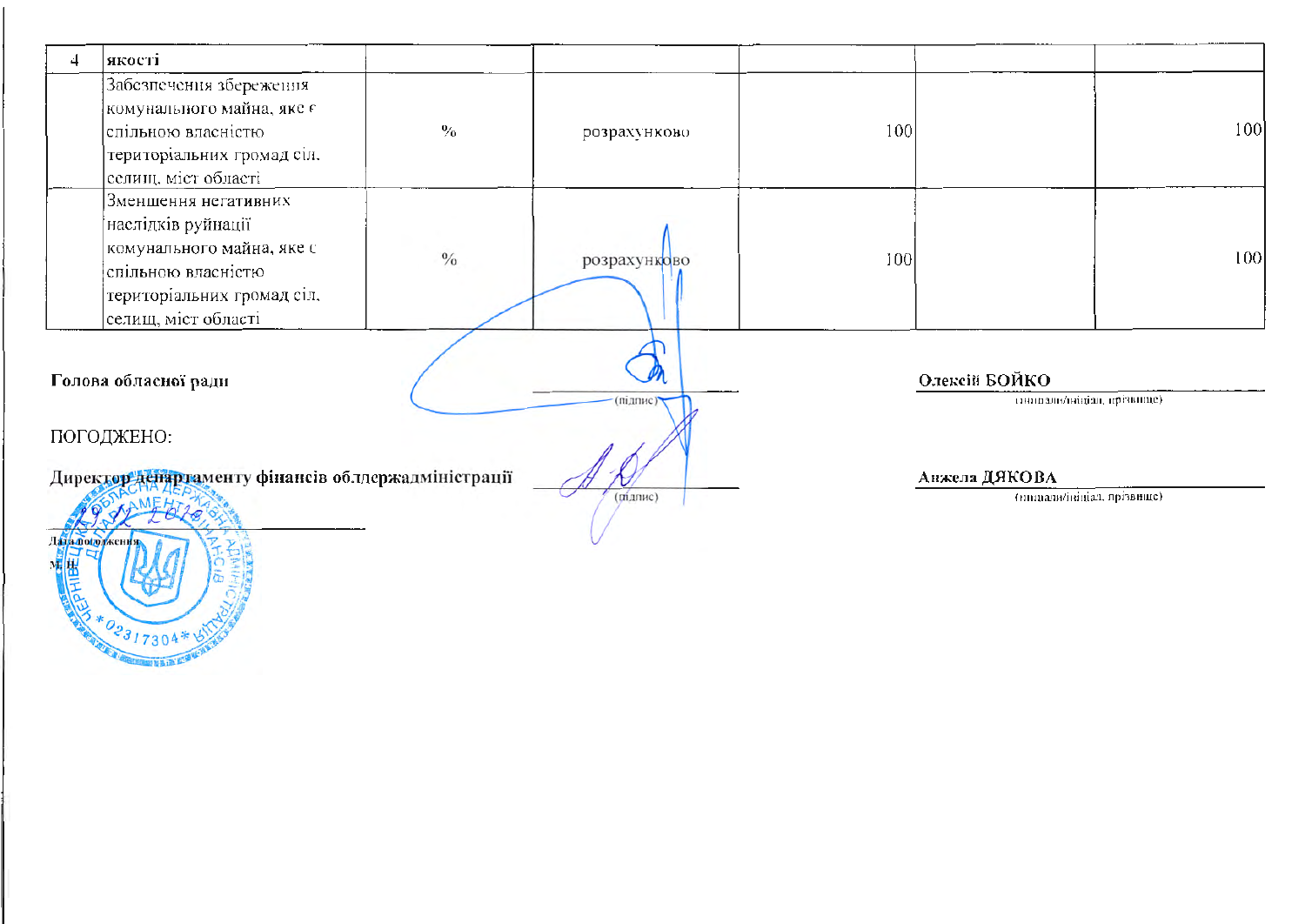### Порівняльна таблиця до Паспорта

### бюджетної програми місцевого бюджету на 2020 рік

| 0100000 |         | Чернівецька обласна рада                      |
|---------|---------|-----------------------------------------------|
| (код)   |         | (вайменувания гозовного розпорядника).        |
| 0110000 |         | Чернівецька обласна рада                      |
| (көд)   |         | (найменування відповідального виконавця)      |
| 0110180 | 0133    | Інша діяльність у сфері державного управління |
| (код)   | (КФКВК) | (найменувания бюджетної програми).            |

#### 9. Напрями використання бюджетних коштів

| $ N \frac{3}{\Pi} $ |                                                                                             | Напрями використання бюджетних коштів                                                                                                                                                                                                                                                                                                                                               |                         |                                       | Спеціальний фонд        |                                        | Усього                  |                                        |
|---------------------|---------------------------------------------------------------------------------------------|-------------------------------------------------------------------------------------------------------------------------------------------------------------------------------------------------------------------------------------------------------------------------------------------------------------------------------------------------------------------------------------|-------------------------|---------------------------------------|-------------------------|----------------------------------------|-------------------------|----------------------------------------|
|                     | затверджений паспорт                                                                        | проект паснорту у новій редакції                                                                                                                                                                                                                                                                                                                                                    | затверджений<br>паспорт | проект<br>насиорту у<br>новий редакци | затверджений<br>паспорт | проски<br>паснорту у<br>новій редакції | затверджений<br>паснорт | проект<br>пасноргу у<br>повий редакци- |
|                     | Організація <br>заходів<br>проведения<br>та                                                 | з Організація<br>та проведення<br>заходив<br> відзначення свят державного, регіонального відзначення свят державного, регіонального <br>та місцевого значения, заохочення за заслуги, та місцевого значення, заохочення за заслуги,<br>здійснення представницьких та інших заходів здійснення представницьких та інших заходів                                                      | 391 000                 | 301 000                               |                         |                                        | 391 000                 | 301 000                                |
|                     | громад сіл, селищ, міст Чернівецької області   громад сіл. селищ, міст Чернівецької області | Забезпечення ефективності використання Забезпечення ефективності використання<br>майна спільної власності територіальних майна спільної власності територіальних                                                                                                                                                                                                                    | 152 000                 | 152 000                               |                         |                                        | 152 000                 | 152 000                                |
|                     |                                                                                             | Забезпечення<br>збереження<br>охорони,<br>стані,<br>належному<br>утримання<br><b>Tal</b><br>обслуговування<br>будівель<br>та<br>споруд.<br>збереження<br>обладнання.<br>технічного<br>[устаткувания та іншого майна об'єктів]<br> обласної комунальної власності переданих на <br>Центру<br>Јбаланс<br>комунального<br>майна<br>відповідно до рішень Чернівецької обласної<br> ради |                         | 400 000                               |                         |                                        |                         | 400 000                                |
|                     | Усього                                                                                      |                                                                                                                                                                                                                                                                                                                                                                                     | 543 000                 | 853 000                               |                         |                                        | 543 000                 | 853 000                                |

На виконання рішення 1-ї сесії обласної ради VIII скликання від 24.12.2020 №6-1/20 "Про внесення змін до обласного бюджету Чернівецької області на 2020 рію», внесеці зміни в Паспорт бюджетної програми для забезпечення в новному обсязі проведення заходів передбачених регіональними програмами, виконавцем яких є Чернівецька обласна рада.

Начальник фінансового відділу - головний бухгалтер

підпис)

Тетяна ПАЛІЧУК (инпланительная признате)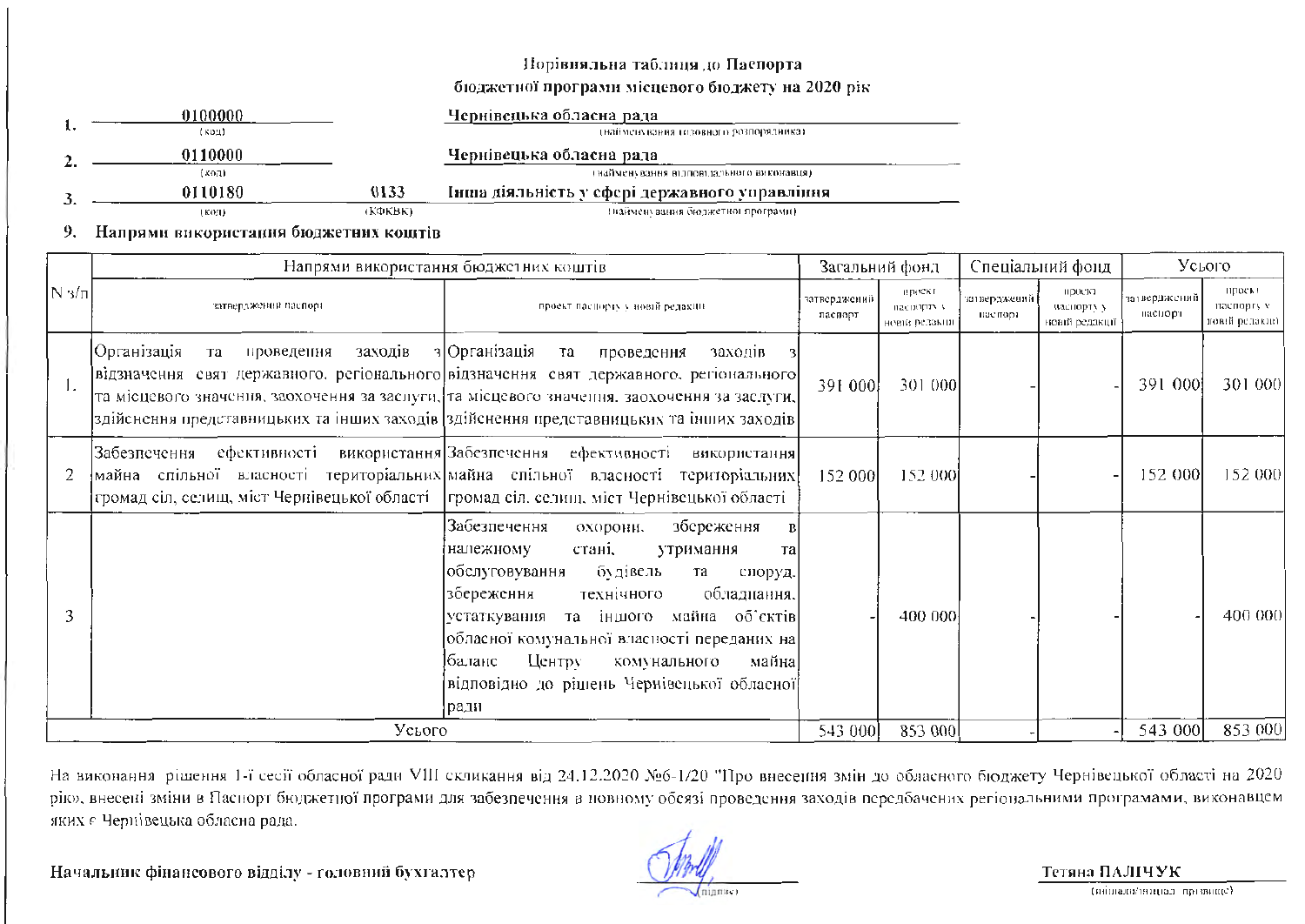ЗАТВЕРЛЖЕНО-Паказ Міністерства финансів України 26 серпня 2014 року № 836. (у редакин наказу Минстерства финансия України від. 29 грудня 2018 poky Ne 1209).

### **ЗАТВЕРДЖЕНО**

Розпоряджения голови Чернівецької обласної ради

(найменування головного розпорядника коштів місцевого бюджету).

29.12.2020 573

### Паснорт бюджетної програми місцевого бюджету на 2020 рік

| ı.                                                                        | 0117680                                                                       |                                                                                                  | Чернівецька обласна рада                                     |                                                                                                                            | 25081241        |
|---------------------------------------------------------------------------|-------------------------------------------------------------------------------|--------------------------------------------------------------------------------------------------|--------------------------------------------------------------|----------------------------------------------------------------------------------------------------------------------------|-----------------|
| (код Програмної класифікації видатків та кредитування місцевого бюджету). |                                                                               |                                                                                                  |                                                              | (найменувания головного розпорядника коштів місцевого бюджету).                                                            | (код за СДРПОУ) |
| 2.<br>0117680                                                             |                                                                               |                                                                                                  | Чернівецька обласна рада                                     |                                                                                                                            | 25081241        |
| (код Програмної класифікації видатків та кредитування місцевого бюджету). |                                                                               |                                                                                                  | (найменувания відповідального викопавця)                     | (код за СДРПОУ)                                                                                                            |                 |
|                                                                           |                                                                               |                                                                                                  |                                                              | Членські внески до асоціацій органів                                                                                       |                 |
| 3.                                                                        | 0117680                                                                       | 7680                                                                                             | 0490                                                         | місцевого самоврядування                                                                                                   | 24100000000     |
|                                                                           | (код Програмної класифікації видатків та-<br>кредитування місцевого бюджету). | (кол Тилової програмної<br>класифікації видатків та<br>кредитувания місцевого бюджету) бюджету). | (код Функціональної класифікації<br>видатків та кредитування | (найменування бюджетної програми згідно з Типовою програмною<br>класифікацією видатків та кредитування місцевого бюджету). | (код бюджету)   |

Обсяг бюджетних призначень / бюджетних асигнувань - 81500 гривень, у тому числі загального фонду - 81500 гривень та спеціального фонду -4. 0 гривень.

### Підстави для виконання бюджетної програми: 5.

Бюджетний кодекс України. Закон України «Про місцеве самоврядування в Україні», рішення 4-ї сесії обласної ради VII скликання від 15.03.2016 №28-4/16 «Про затвердження Регіональної програми забезпечення інформаційних потреб населення області, відзначення свят державного, регіонального, місцевого значення та здійснення представницьких, інших заходів на 2016-2020 роки», ріцення XXI сесії обласної ради VII скликания від 21.12.2017 №254-19/17 «Про Регіональну програму розвитку міжнародного співробітництва Чернівецької області на 2018-2020 роки», рішення 35-ї сесії обласної ради VII скликання від 18.12.2019 №223-35/19 «Про обласний бюджет Чернівецької області на 2020 рік», рішення 1-ї сесії обласної ради VIII скликання від 24.12.2020 №6-1/20 "Про внесення змін до обласного бюджету Чернівецької області на 2020 пік».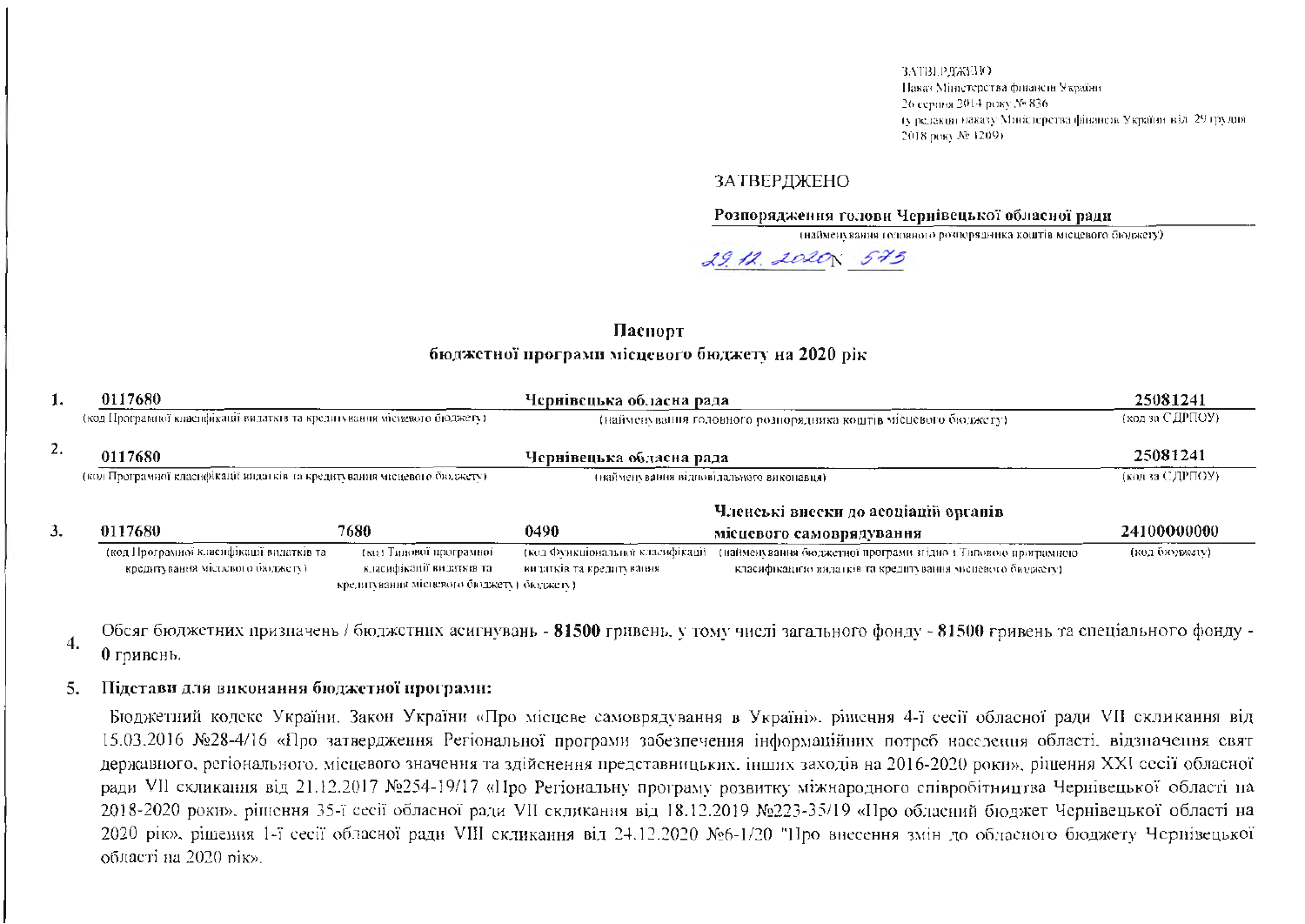### Цілі державної політики, на досягнення яких спрямована реалізація бюджетної програми 6.

| $N_3/\pi$ | Ціль державної політики                                                                                                                                                                                                                                                                                                                                                                                                                                                                                                                                                                                                                                                                           |
|-----------|---------------------------------------------------------------------------------------------------------------------------------------------------------------------------------------------------------------------------------------------------------------------------------------------------------------------------------------------------------------------------------------------------------------------------------------------------------------------------------------------------------------------------------------------------------------------------------------------------------------------------------------------------------------------------------------------------|
|           | Формування сфективної системи управління направленої на соціально-економічний розвиток Чернівсцької області, поглиблення взаємодії та<br>снівпраці територіальних громад і органів місцевого самоврядування у формуванні та реалізації пріоритетних напрямів розвитку регіону.                                                                                                                                                                                                                                                                                                                                                                                                                    |
| 2.        | Створення цілісної сфективної системи співробітництва з державами та регіонами світу, міжнародними структурами, яка відкриває нові<br>иерсиективи для послідовного налагоджения нартнерських відносин та забезпечення належного, цілесирямованого та стабільного виконашня<br>регіональної складової загальнонаціонального курсу України на інтеграцію у світовс співтовариство. формування позитивного міжнародного<br>іміджу Чернівецької області, яке має забезпечити створення інформаційного простору, сприятливого для політичного та соціально-<br>економічного розвитку Чернівецької області, а також стимулювання сталого соціально-економічного розвитку територіальних громад області. |

### Мета бюджетної програми 7.

Забезнечення співпраці та поглиблення взаємодії територіальних громад, органів місцевого самоврядування у вирішенні завдань та функцій місцевого самоврядування, відповідно до Конституції України та Закону України «Про місцеве самоврядування в Україні». Започаткування нових та розвиток існуючих зв'язків Чернівсцької області з регіонами країн світу та міжнародними організаціями для вирішення стратегічних цілей області.

### Завдання бюджетної програми 8.

| $\sqrt{N/2}$ | Завлання                                                                                             |  |  |  |  |  |
|--------------|------------------------------------------------------------------------------------------------------|--|--|--|--|--|
|              | Сплата членських внесків до Української Асоціації районних та обласних рад                           |  |  |  |  |  |
|              | «Сплата членських внесків до Асоціації органів місцевого самоврядування «Сврорегіон Карпати-Україна» |  |  |  |  |  |

### 9. Напрями використання бюджетних коштів

| $N \frac{3}{11}$ | Напрями використання бюджетних коштів                                                                  | Загальний фонд | Спеціальний фонд | Усього |
|------------------|--------------------------------------------------------------------------------------------------------|----------------|------------------|--------|
|                  |                                                                                                        |                |                  |        |
|                  | 'Сплата членських внесків до Української Асоціації районних та обласних]<br>рад                        | 81 500         |                  | 81 500 |
|                  | Сплата членських внесків до Асоціації органів місцевого самоврядування<br>«Єврорегіон Карпати-Україна» |                |                  | Ω      |
|                  | Усього                                                                                                 | 81 500         |                  | 81 500 |

 $(\Gamma)$ H)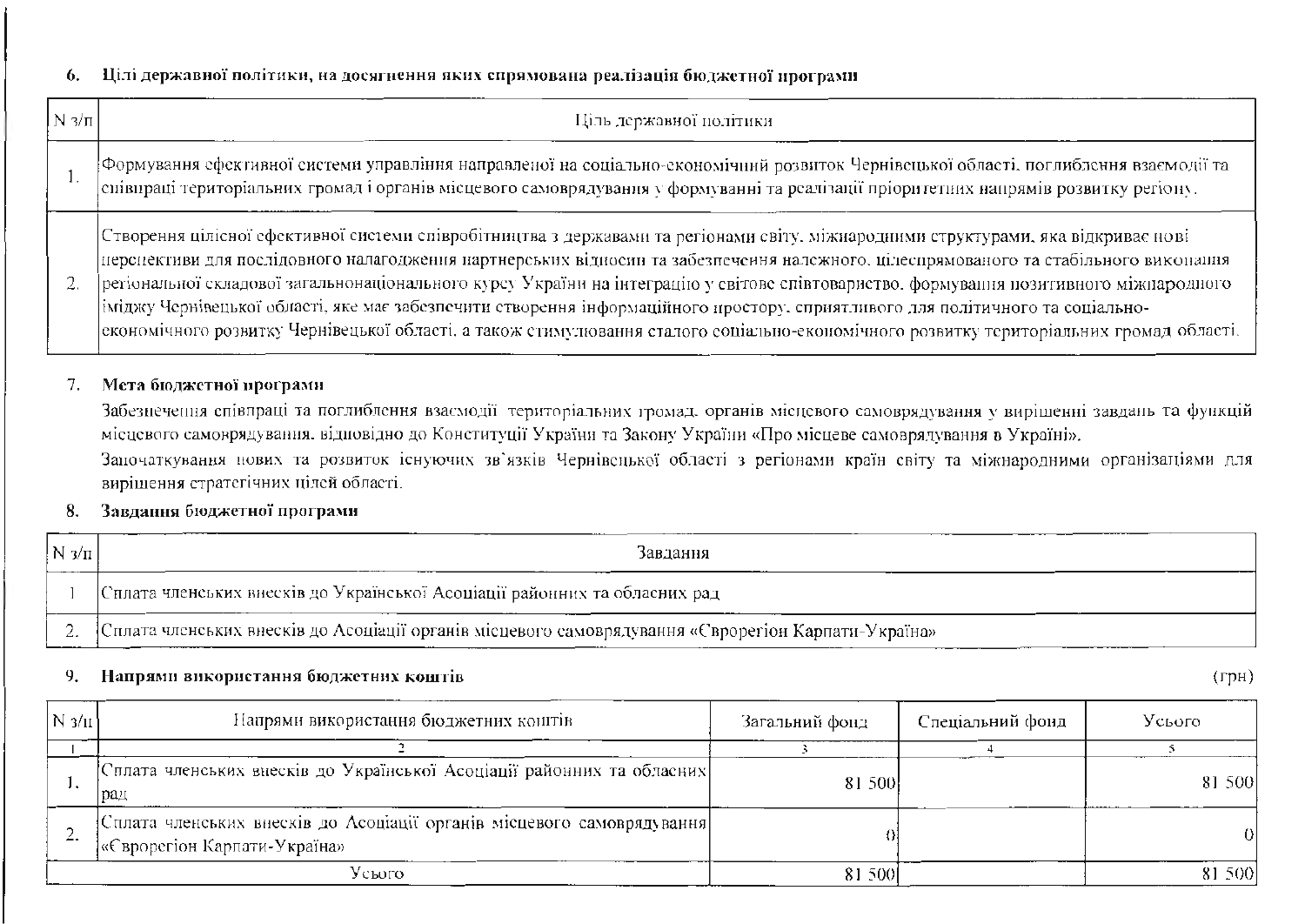# 10. Перелік місцевих / регіональних програм, що виконуються у складі бюджетної програми:

| $\lfloor N \frac{3}{\pi} \rfloor$ | Найменування місцевої / регіональної програми                                                                                                                                                                   | Загальний фонд | Спеціальний фонд- | Усього |
|-----------------------------------|-----------------------------------------------------------------------------------------------------------------------------------------------------------------------------------------------------------------|----------------|-------------------|--------|
|                                   |                                                                                                                                                                                                                 |                |                   |        |
|                                   | Регіональна програма забезпечення інформаційних потреб населення<br>[області, відзначення свят державного, регіонального, місцевого значення та]<br>здійснення представницьких, інших заходів на 2016-2020 роки | 81 500         |                   | 81 500 |
|                                   | [Регіональна програма розвитку міжнародного співробітництва Чернівецької]<br>області на 2018-2020 роки                                                                                                          |                |                   |        |
|                                   | Усього                                                                                                                                                                                                          | 81 500         |                   | 81 500 |

# 11. Результативні показники бюджетної програми:

**DESCRIPTION** 

| $N_3/\pi$ | і Іоказник                                                                 | Одиниця виміру | Джерело інформації | Загальний фонд | Спеціальний фонд             | Усього |
|-----------|----------------------------------------------------------------------------|----------------|--------------------|----------------|------------------------------|--------|
|           | 2                                                                          |                |                    | Š.             | 6                            | 7.     |
|           | Сплата членських внесків до Української Асоціації районних та обласних рад |                |                    |                |                              |        |
|           | затрат                                                                     |                |                    |                |                              |        |
|           | Обсяг видатків на сплату<br>членських внесків                              | грн.           | договір, рахунок   | 81 500         |                              | 81 500 |
| 2         | продукту                                                                   |                |                    |                |                              |        |
|           | Кількість членських внесків                                                | ΟД.            | договір, рахунок   |                |                              |        |
| 3         | ефективності                                                               |                |                    |                |                              |        |
|           | Середній розмір витрат на<br>оплату членського внеску                      | грн.           | звітність          | 81 500         |                              | 81 500 |
| 4         | якості                                                                     |                |                    |                |                              |        |
|           | Рівень виконання<br>фінансових зобов'язань по<br>сплаті членських внесків  |                | розрахунково       | 100            |                              | 100    |
|           | Голова обласної ради                                                       |                |                    |                | Олексій БОЙКО                |        |
|           | <b>TAMEH<sub>7</sub></b><br>ПОГОДЖЕНО.                                     |                | TUJUHC             |                | (ініціали/ініціа) прізвище)  |        |
|           | Директор департаменту фінансів облдержадміністрації                        |                |                    |                | Дякова А.А.                  |        |
|           | E29.02729240<br>AND norton actions                                         |                | (рідпиф)           |                | (ініціали/інциал. прізвище). |        |

 $(rph)$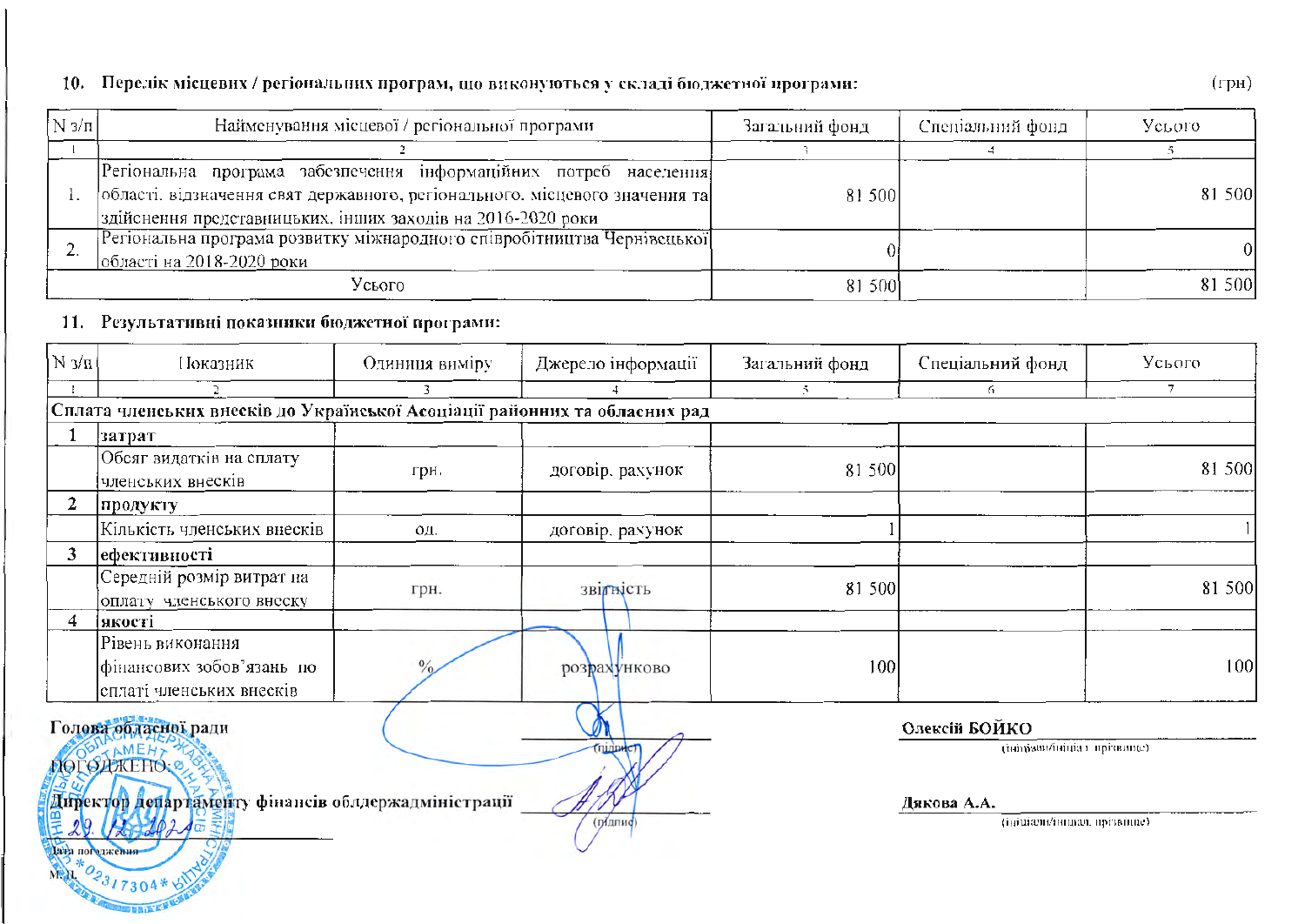# Порівняльна таблиця до Паспорта бюджетної програми місцевого бюджету на 2020 рік

|         | 0100000 |          | Чернівецька обласна рада                                      |
|---------|---------|----------|---------------------------------------------------------------|
|         | (код).  |          | (найменувания головного резпорядника)                         |
|         | 0110000 |          | Чернівецька обласна рада                                      |
| <b></b> | (код)   |          | - (найменувания видновідального виконавця).                   |
|         | 0117680 | 0490     | Членські внески до асоціацій органів місцевого самоврядування |
| ິ       | (KO2)   | ткфквк). | тнайменування бюджетної програми).                            |

### 10. Перелік місцевих / регіональних програм, що виконуються у складі бюджетної програми:

 $(\text{rph})$ 

| $N \frac{3}{\mu}$ | Найменування місцевої / регіональної програми                                                                                                                            |                                                                                                                                                                                                                                                                                                     | Загальний фонд          |                                     | Спеціальний фонд        |                                      | Усього                  |                                     |
|-------------------|--------------------------------------------------------------------------------------------------------------------------------------------------------------------------|-----------------------------------------------------------------------------------------------------------------------------------------------------------------------------------------------------------------------------------------------------------------------------------------------------|-------------------------|-------------------------------------|-------------------------|--------------------------------------|-------------------------|-------------------------------------|
|                   | затвер, вкений паспорт                                                                                                                                                   | проект наспорту у новій редакци-                                                                                                                                                                                                                                                                    | затверджений<br>наснорт | проект паснорту<br>у новій редакції | затверджений<br>наспорт | проект паспорту<br>у новій редакції. | затверджений<br>паснорт | проект наспорту<br>у повій редакци- |
| l.                | Регіональна<br>населення області. потреб населення<br>потреб<br>регіонального,<br>здійснення значення<br>та<br>значення<br>представницьких,<br>заходів на 2016-2020 роки | програма Perionaльна<br>програма<br>забезпечення інформаційних забезпечення інформаційних<br>області.<br> відзначення свят державного. відзначення свят державного. <br>місцевого регіонального,<br>місцевого]<br>здійснення]<br>та<br>інших<br>інших представницьких,<br>заходів на 2016-2020 роки | 90 000                  | 81 500                              |                         |                                      | 90 000                  | 81 500                              |
| 2.                | Perionaльна<br>міжнародного розвитку<br>розвитку<br>області на 2018-2020 роки                                                                                            | програма Регіональна<br>програма<br>міжнародного<br>співробітництва Чернівецької співробітництва Чернівецької<br> області на 2018-2020 роки                                                                                                                                                         | 150000                  |                                     |                         |                                      | 150000                  |                                     |
|                   | Усього                                                                                                                                                                   |                                                                                                                                                                                                                                                                                                     | 240 000                 | 81 500                              |                         |                                      | 240 000                 | 81 500                              |

На викопання рішення 1-ї сесії обласної ради VIII скликання від 24.12.2020 №6-1/20 "Про внесення змін до обласного бюджету Чернівецької області на 2020 рік», внесені зміни в Паспорт бюджетної програми за напрямком використання бюджетних коштів, що забезпечить в повному обсязі сплату членських внесків до Української Асоціації районних та обласних рад.

Начальник фінансового відділу головний бухгалтер

Палічук Т.В.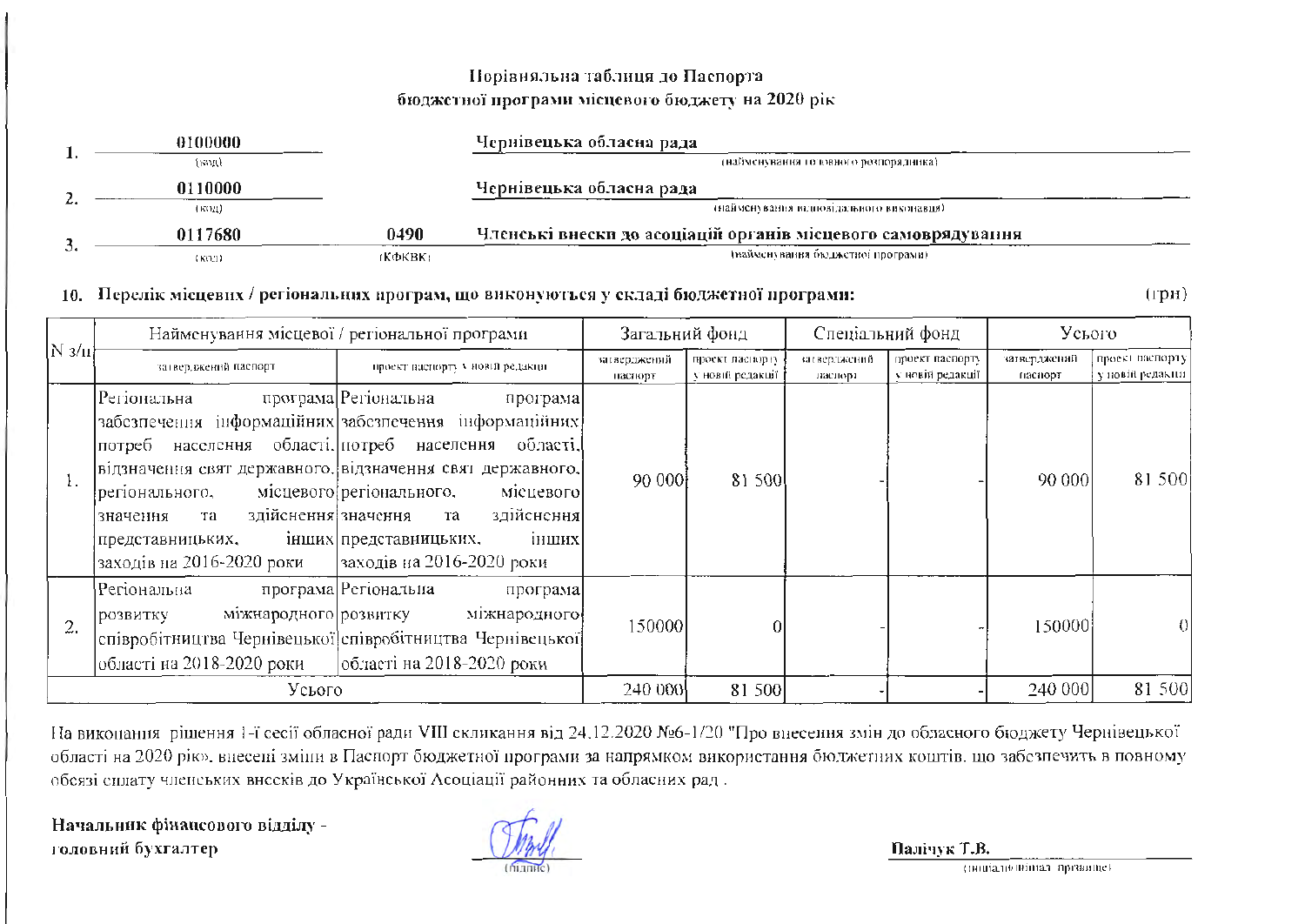ЗАТВЕРДЖЕНО-Наказ Міністерства фінансів України 26 серпня 2014 року № 836. ty редакції наказу Міністерства фінансів України від. 29трудня 2018 року № 1209).

### **ЗАТВЕРДЖЕНО**

### Розпорядження голови Чернівецької обласної ради

(найменувания годовного розпорядника коштів місцевого бюджету)

29.12.2020 573

## Паспорт бюджетної програми місцевого бюджету на 2020 рік

| 1. | 0118420<br>Чернівецька обласна рада                                                  |                        |                                                                 |                                                    | 25081241      |  |
|----|--------------------------------------------------------------------------------------|------------------------|-----------------------------------------------------------------|----------------------------------------------------|---------------|--|
|    | (код Програмної класифікації видатків та кредитування місцевого бюджету).<br>0118420 |                        | (найменування головного розпорядника коштів місцевого бюджету). | (код за СДРНОУ)<br>25081241                        |               |  |
| 2. |                                                                                      |                        | Чернівецька обласна рада                                        |                                                    |               |  |
|    | (код Програмної класифікації видатків та кредитування місцевого бюджету).            |                        | (найменувания выповцы плюто виконавця).                         | (код за СДРПОУ)                                    |               |  |
|    |                                                                                      |                        |                                                                 | Інші заходи у сфері засобів масової                |               |  |
| 3. | 0118420                                                                              | 8420                   | 0830                                                            | інформації                                         | 24100000000   |  |
|    | (код Програмної класифікації видатків та кредитування                                |                        | тко і Гипової програмної - (код Функціональної класифікації -   | (найменування бюджетної програми згідно з Типовою- | (код бюджету) |  |
|    | мисцевого бюлжету).                                                                  |                        | класификації видатків та - видатків та кредитування бюджету).   | програмною класифікацією видатків та кредитування  |               |  |
|    |                                                                                      | кредигування місцевого |                                                                 | місцевого бюджету).                                |               |  |
|    |                                                                                      | - ดิหนาวลง เพา         |                                                                 |                                                    |               |  |

Обсяг бюджетних призначень / бюджетних асигнувань - 70000 гривень, у тому числі загального фонду - 70000 гривень та спеціального фонду -4. 0 гривень.

#### Підстави для виконання бюджетної програми: 5.

Бюджетний кодекс України, Закон України «Про місцеве самоврядування в Україні», рішення 4-ї сесії обласної ради VII скликання від 15.03.2016 №28-4/16 «Про затвердження Регіональної програми забезпечення інформаційних потреб населення області, відзначення свят державного, регіонального, місцевого значення та здійспення представницьких, інших заходів на 2016-2020 роки», рішення 35-ї сесії обласної ради VII скликання від 18.12.2019 №223-35/19 «Про обласний бюджет Чернівецької області на 2020 рік», рішення 1-ї сесії обласної ради VIII скликання від 24.12.2020 №6-1/20 "Про внесення змін до обласного бюлжету Чернівецької області на 2020 рік».

### Цілі державної політики, на досягнення яких спрямована реалізація бюджетної програми 6.

| $N \frac{3}{\Pi}$ | Ціль державної політики                                                                                                                                                                                                                                                                                                                                                                         |
|-------------------|-------------------------------------------------------------------------------------------------------------------------------------------------------------------------------------------------------------------------------------------------------------------------------------------------------------------------------------------------------------------------------------------------|
|                   | Реалізація державної політики в інформаційній та видавничій сферах, забезпечення свободи слова, думки, доступу до інформації, створення<br>- належних умов для залучення громадськості до реалізації державної політики. Інформування жителів області про діяльність обласної ради шляхом -<br>[систематичного розміщення актуальних матеріалів у більшій кількості засобів масової інформації. |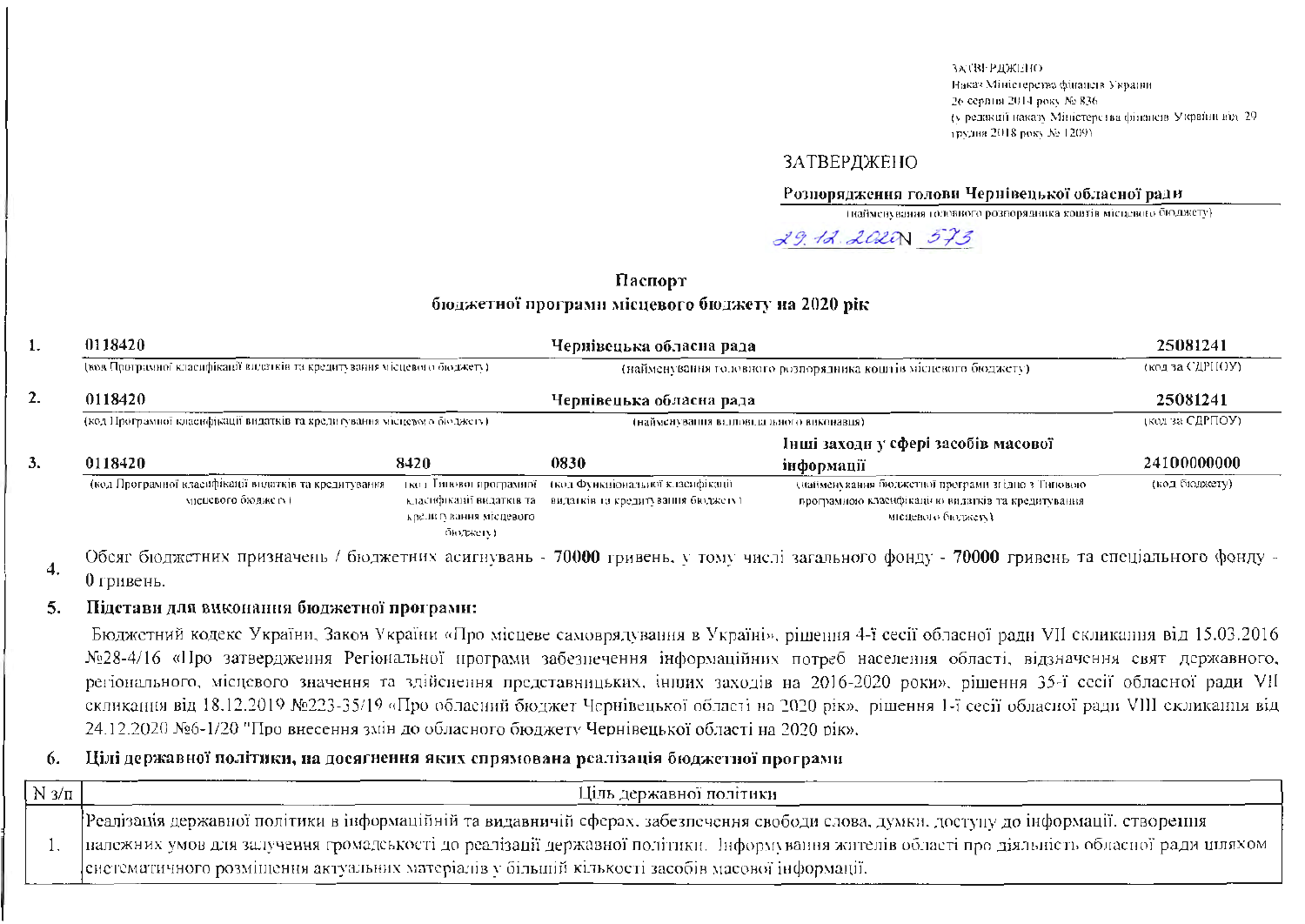#### Мета бюджетної програми 7.

Покращення рівня поінформованості громади Чернівецької області про діяльність обласної ради та її керівництва шляхом розміщення тематичних матеріалів у друкованих та електронних засобах масової інформації. Моніторинг стану та сприяння розвитку інформаційного простору Чернівецької області. Забезпечення права громадян на доступ до інформації про діяльність та рішення органів місцевого самоврядування області.

#### Завдання бюджетної програми 8.

| $N_{3/11}$ | завлання                                                                                                                  |                           |
|------------|---------------------------------------------------------------------------------------------------------------------------|---------------------------|
|            | Забезпечення інформування громади щодо діяльності органів місцевого самоврядування засобами періодичних друкованих видань |                           |
|            | Напрями використання бюджетних коштів                                                                                     | $'$ $\Gamma$ p $\rm{H}$ ) |

### Напрями використання бюджетних коштів 9.

| $N_{3/n}$ | Напрями використання бюджетних коштів                                                                                     | Спеціальний фонд<br>Загальний фонд |        | Усього |        |
|-----------|---------------------------------------------------------------------------------------------------------------------------|------------------------------------|--------|--------|--------|
|           |                                                                                                                           |                                    |        |        |        |
|           | інформування громади щодо діяльності<br> Забезпечення<br>органів<br>самоврядування засобами періодичних друкованих видань | місцевого                          | 70 000 |        | 70 000 |
| Усього    |                                                                                                                           |                                    | 70 000 |        | 70 000 |

### 10. Перелік місцевих / регіональних програм, що виконуються у складі бюджетної програми:

 $(\text{rph})$ 

| $N_{3/H}$<br>Найменування місцевої / регіональної програми |                                                                                                                                                                                                               | Загальний фонд | [Спеціальний фонд] | Усього |  |
|------------------------------------------------------------|---------------------------------------------------------------------------------------------------------------------------------------------------------------------------------------------------------------|----------------|--------------------|--------|--|
|                                                            |                                                                                                                                                                                                               |                |                    |        |  |
|                                                            | Регіональна програма забезнечення інформаційних потреб населення області.<br>відзначення свят державного, регіонального, місцевого значення та здійснення<br>представницьких, інших заходів на 2016-2020 роки | 70 000         |                    | 70 000 |  |
| Усього                                                     |                                                                                                                                                                                                               | 70 000         |                    | 70 000 |  |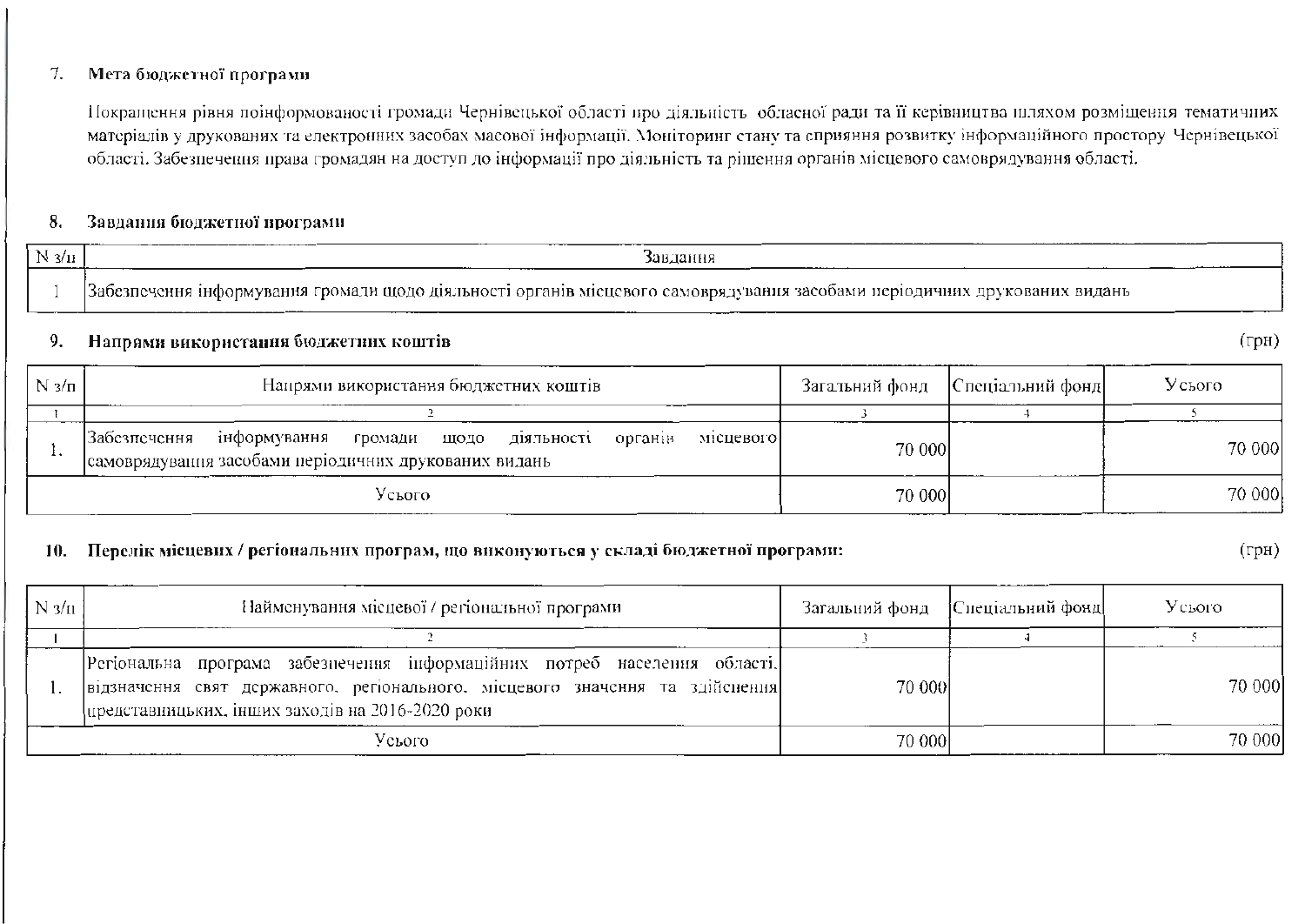# 11. Результативні показники бюджетної програми:

 $2*02317304$ 

| $N_{3}/\pi$                | Показник                                                                                                                             | Одиниця виміру | Джерело інформації               | Загальний фонд | Спеціальний фонд | Усього                       |  |  |
|----------------------------|--------------------------------------------------------------------------------------------------------------------------------------|----------------|----------------------------------|----------------|------------------|------------------------------|--|--|
|                            |                                                                                                                                      |                |                                  |                | 6.               |                              |  |  |
|                            | Завдання 1 Забезиечення інформування громади шодо діяльності органів місцевого самоврядування засобами періодичних друкованнх видань |                |                                  |                |                  |                              |  |  |
|                            | затрат<br>Кількість угод з редакціями<br>періодичних друкованих видань (газет)                                                       | OД.            | угоди на інформаційні<br>послуги | 16             |                  | 16                           |  |  |
|                            | продукту                                                                                                                             |                |                                  |                |                  |                              |  |  |
|                            | Кількість публікацій з висвітлення<br>діяльності                                                                                     | O.T.           | акти наданих послуг              | 46             |                  | 40,                          |  |  |
| 3                          | ефективності                                                                                                                         |                |                                  |                |                  |                              |  |  |
|                            | Середня вартість однісї публікації в<br>друкованих періодичних виданнях                                                              | грн.           | розрахунково                     | 1520           |                  | 1520                         |  |  |
| 4                          | якості                                                                                                                               |                |                                  |                |                  |                              |  |  |
|                            | Динаміка кількості публікацій<br>порівняло з попереднім роком, газет                                                                 | $\frac{0}{0}$  | розрахунково                     | 100            |                  | 100                          |  |  |
|                            | Олексій БОЙКО<br>Голова обласної ради                                                                                                |                |                                  |                |                  |                              |  |  |
|                            | (ініціали/ініціал, прізвище)<br>(nianud)<br>ПОГОДЖЕНО:                                                                               |                |                                  |                |                  |                              |  |  |
|                            | Директор департаменту фінансів облдержадміністрації                                                                                  |                |                                  |                | Анжела ДЯКОВА    |                              |  |  |
|                            |                                                                                                                                      |                | (Mi)                             |                |                  | (ininianu/minian, apissonne) |  |  |
| Даталоголжения<br>MHH<br>晨 | <b>TAL</b>                                                                                                                           |                |                                  |                |                  |                              |  |  |